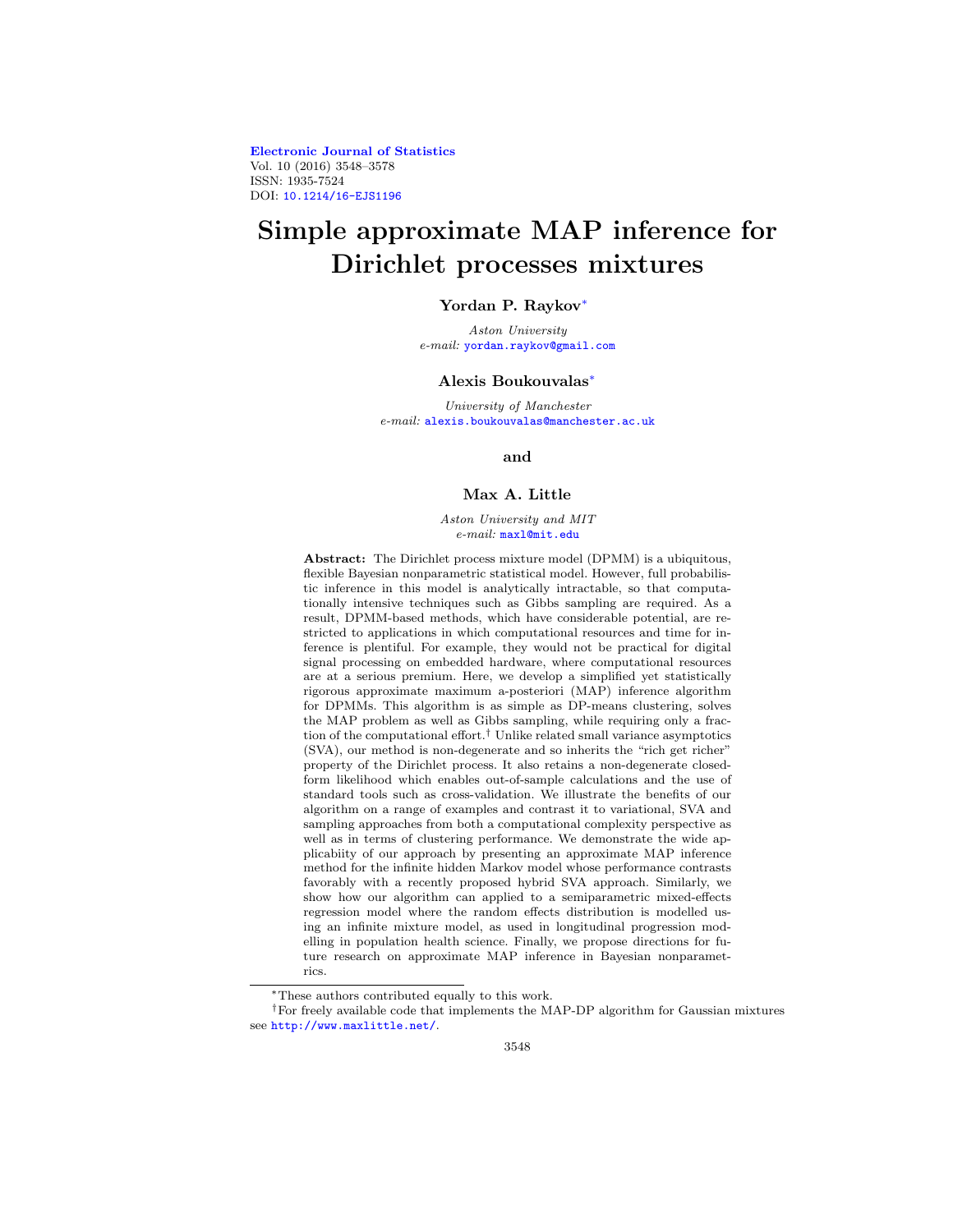**MSC 2010 subject classifications:** Primary 62F15; secondary 62G86. **Keywords and phrases:** Bayesian nonparametrics, clustering, Gaussian mixture model.

Received May 2016.

# <span id="page-1-0"></span>**1. Introduction**

Bayesian nonparametric (BNP) models have been successfully applied to a wide range of domains but despite significant improvements in computational hardware, statistical inference in most BNP models remains infeasible in the context of large datasets, or for moderate-sized datasets where computational resources are limited. The flexibility gained by such models is paid for with severe decreases in computational efficiency, and this makes these models somewhat impractical. This is an important example of the emerging need for approaches to inference that simultaneously minimize both empirical risk and computational complexity (Bousquet and Bottou, [2008\)](#page-28-0). Towards that end we study a simple, statistically rigorous and computationally efficient approach for the estimation of BNP models that significantly reduces the computational burden involved, while keeping most of the model properties intact. In this work, we concentrate on inference for the Dirichlet process mixture model (DPMM) and for the infinite hidden Markov model (iHMM) (Beal et al., [2002](#page-28-1)) but our arguments are more general and can be extended to many BNP models.

DPMMs are mixture models which use the Dirichlet process (DP) (Ferguson, [1973\)](#page-28-2) as a prior over the mixing distribution of the model parameters. The data is modeled with a distribution with potentially infinitely many mixture components. The DP is an adaptation of the discrete Dirichlet distribution to the infinite, uncountable sample space. Where the Dirichlet distribution is formed over a continuous K-element sample space, if  $K \to \infty$  we obtain the DP. A draw from a DP is itself a probability distribution. A DP is the Bayesian conjugate prior to the empirical probability distribution, much as the discrete Dirichlet distribution is conjugate to the categorical distribution. Hence, DPs have value in Bayesian probabilistic models because they are priors over completely general probability distributions. DPs can be also used as building blocks for more complex hierarchical models; an example being the the hierarchical DP hidden Markov model (HDP-HMM) for time series data, obtained by modeling the transition density in a standard HMM with a hierarchical Dirichlet process (HDP) (Teh et al., [2006\)](#page-29-0).

An interesting property of DP-distributed functions is that they are discrete in the following sense: they are formed of an infinite, but countable mixture of Dirac delta functions. Since the Dirac has zero measure everywhere but at a single point, the support of the function is also a set of discrete points. This discreteness means that draws from such distributions have a non-zero probability of being repeats of previous draws. Furthermore, the more often a sample is repeated, the higher the probability of that sample being drawn again – an effect known as the "rich get richer" property (known as preferential attachment in the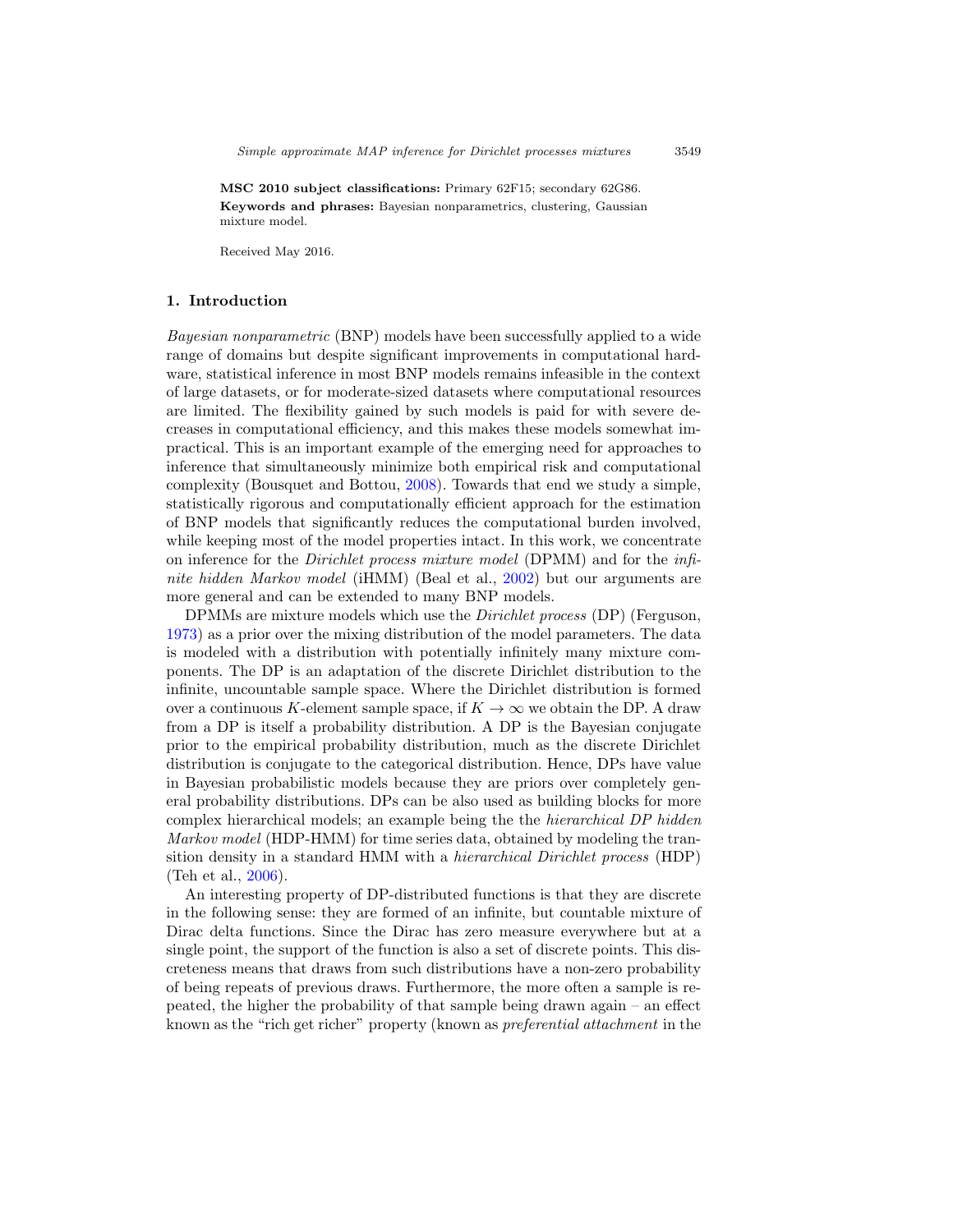network science literature (Barabási and Albert, [1999\)](#page-27-0)). This repetition, coupled with preferential attachment, leads to another valuable property of DPs: samples from DP-distributed densities have a strong clustering property whereby N draws can be partitioned into K representative draws, where  $K \leq N$  and K is not fixed a-priori.

Inference in probabilistic models for which closed-form statistical estimation is intractable, is often performed using computationally demanding Markovchain Monte Carlo (MCMC) techniques (Neal, [2000a;](#page-29-1) Teh et al., [2006;](#page-29-0) Van Gael et al., [2008](#page-30-0)), which generate samples from the distribution of the model parameters given the data. Despite the asymptotic convergence guarantees of MCMC, in practice MCMC often takes too long to converge and this can severely limit the range of applications. A popular alternative is to cast the inference problem as an optimization problem for which variational Bayes (VB) techniques can be used. Blei and Jordan [\(2004\)](#page-28-3) first introduced VB inference for the DPMM, but their approach involves truncating the variational distribution of the joint DPMM posterior. Subsequently, collapsed variational methods (Teh et al., [2008\)](#page-29-2) reduced the inevitable truncation error by working in a reduced-dimensional parameter space, but they are based on a sophisticated family of marginal likelihood bounds for which optimization is challenging. Streaming variational methods (Broderick et al., [2013a](#page-28-4)) obtain significant scaling by optimizing local variational bounds on batches of data visiting data points only once, but as a result they can easily become trapped in poor local fixed points. Similarly, stochastic variational methods (Chong et al., [2011\)](#page-28-5) also allow for a single pass through the data, but sensitivity to initial conditions increases substantially. Alternatively, methods which learn memoized statistics of the data in a single pass (Hughes and Sudderth, [2013;](#page-28-6) Hughes et al., [2015\)](#page-28-7) have recently shown significant promise.

Daumé [\(2007\)](#page-28-8) describe a related approach for inference in DPMM based on a combinatorial search that is guaranteed to find the optimum for objective functions which have a specific computationally tractability property. As the DPMM complete data likelihood does not have this particular tractability property, their algorithm is only approximate for the DPMM, and this also makes it sampleorder dependent. On the other hand, Dahl [\(2009](#page-28-9)) describe an algorithm that is guaranteed to find the global optimum in  $N(N+1)$  computations, but only in the case of univariate product partition models with non-overlapping clusters. By contrast, our approach does not make any further assumptions beyond the model structure and being derived from the Gibbs sampler does not suffer from sample-order dependency. Wang and Dunson  $(2011)$  $(2011)$  present another approach for fast inference in DPMMs which discards the exchangeability assumption of the data partitioning and instead assumes the data is in the correct ordering. Then a greedy, repeated "uniform resequencing" is proposed to maximize a pseudo-likelihood that approximates the DPMM complete data likelihood. This procedure does not have any guarantees for convergence even to a local optima. Zhang et al. [\(2014](#page-30-2)) extend the SUGS algorithm introducing a variational approximation of the cluster allocation probabilities. This allows replacement of the greedy allocation updates with updates of an approximation of the alloca-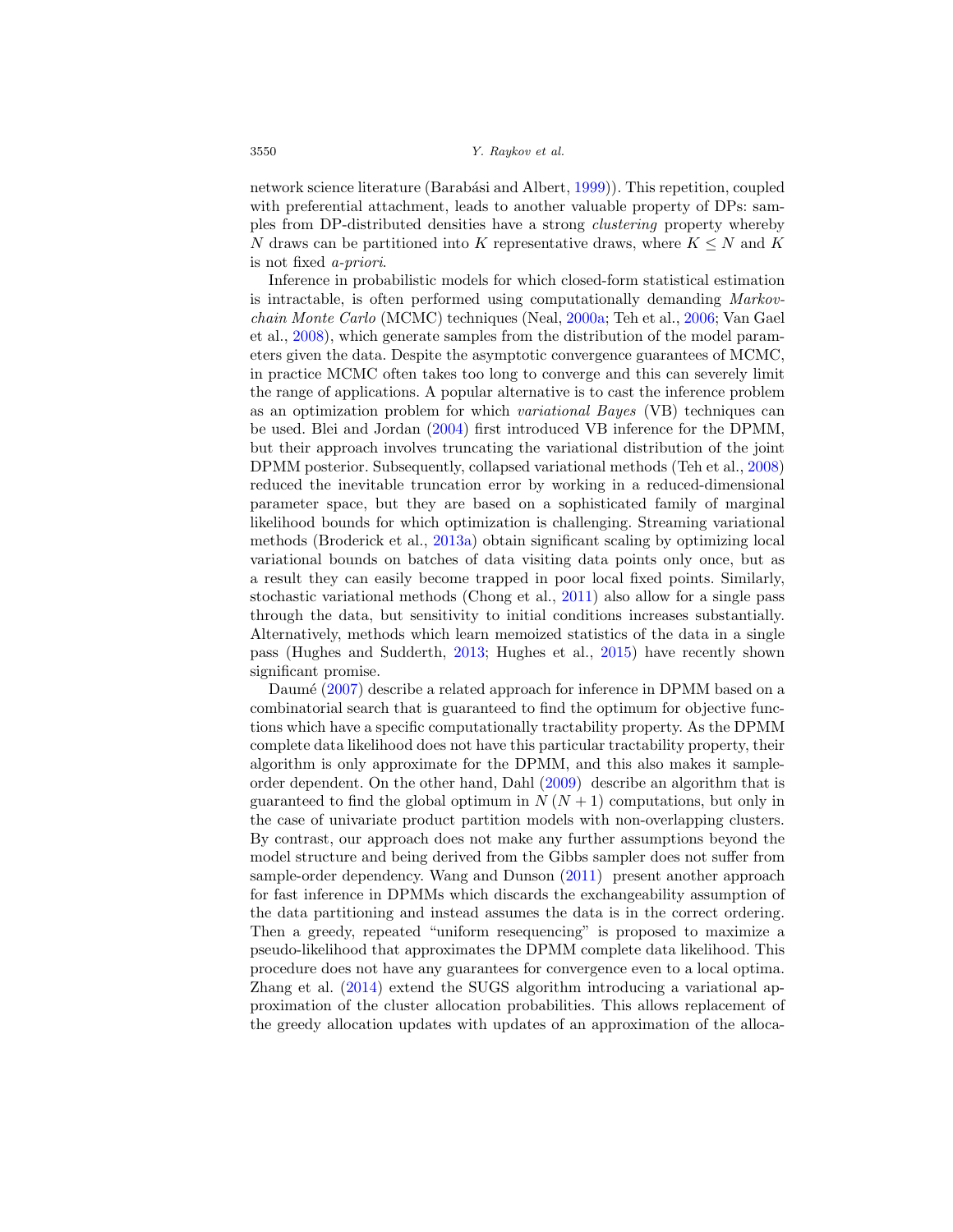tion distribution. However, this extension also lacks optimality guarantees and is mostly useful in streaming data applications.

Broderick et al. [\(2013b](#page-28-10)) propose a general approach to solving the MAP problem for a wide set of BNP models by forcing the spread of the likelihood of BNP models to zero. By making some additional simplifying assumptions, this approach reduces MCMC updates to a fast optimization algorithm that converges quickly to an approximate MAP solution. However, this small variance asymptotic (SVA) reasoning breaks many of the key properties of the underlying probabilistic model: SVA applied to the DPMM (Kulis and Jordan, [2012;](#page-29-3) Jiang et al., [2012\)](#page-28-11) loses the rich-get-richer effect of the infinite clustering, as the prior term over the partition drops from the likelihood; and degeneracy in the likelihood forbids any kind of rigorous out-of-sample prediction and thus, for example, cross-validation. Roychowdhury et al. [\(2013](#page-29-4)) impose somewhat more flexible SVA assumptions to derive an optimization algorithm for inference in the infinite hidden Markov model (iHMM). Although this approach overcomes some of the drawbacks of SVA Broderick et al. [\(2013b](#page-28-10)), the algorithm departs from the assumptions of the underlying probabilistic graphical model. The method is shown to be efficient for clustering time dependent data, but essentially no longer has an underlying probabilistic model. Furthermore, Roychowdhury et al. [\(2013\)](#page-29-4) demonstrate that there is more than one way of applying the SVA concept to a given probabilistic model, and therefore, under different choices of SVA assumptions, one obtains entirely different inference algorithms that find different structures in the data, even though the underlying probabilistic model remains the same. For example, HDP-means (Jiang et al., [2012](#page-28-11)) in the context of time series, and the alternative SVA approach of Roychowdhury et al. [\(2013](#page-29-4)) optimize different objective functions, even though they address inference for identical probabilistic models. To clarify this and other issues, we present a novel, unified exposition of the SVA approach in Section [4,](#page-8-0) highlighting some of its deficiencies and we show how these can be overcome using the non-degenerate MAP inference algorithms proposed in this paper.

In Section [2](#page-4-0) we review the collapsed Gibbs sampler for DPMMs and in Section [3](#page-5-0) we show how the collapsed Gibbs sampler may be exploited to produce simplified MAP inference algorithms for DPMMs. As with DP-means it provides only point estimates of the joint posterior. However, while DP-means follows the close relationship between K-means and the (finite) Gaussian mixture model  $(GMM)$  to derive a "nonparametric K-means", we exploit the concept of *iter-*ated conditional modes (ICM) (Kittler and Föglein, [1984](#page-29-5)). Experiments on both synthetic and real-world datasets are used to contrast the MAP-DP, collapsed Gibbs, DP-means and variational DP approaches in Section [5.](#page-12-0) In Section [6](#page-15-0) we demonstrate how the MAP DPMM approach can be extended to the iHMM and contrast it to the hybrid SVA approach of Roychowdhury et al. [\(2013](#page-29-4)) in a simulation study. Finally, we demonstrate an application of our new algorithm to a hierarchical model of longitudinal health data in Section [7](#page-20-0) and conclude with a discussion of future directions for this MAP approach for BNP models in Section [8.](#page-23-0)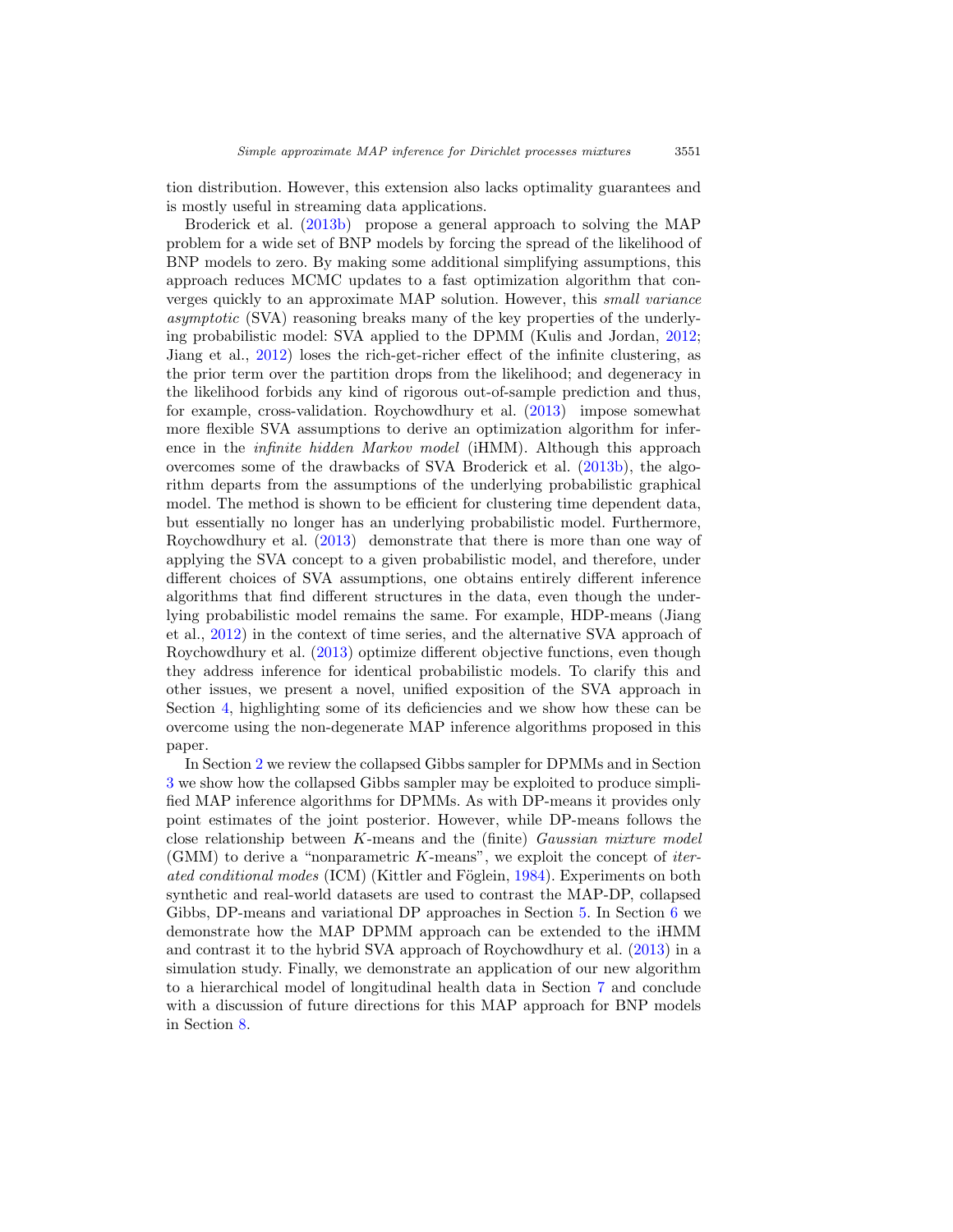#### **2. Collapsed Gibbs sampling for Dirichlet process mixtures**

The DPMM is arguably the most popular Bayesian nonparametric model which extends finite mixture models to the infinite setting by use of the DP prior. In this work we will restrict ourselves to mixture models with exponential family distribution data likelihoods. We will denote by **X** the full data matrix formed of the observed data points  $x_i$  which are D-dimensional vectors  $\mathbf{x}_i = (x_{i,1},\ldots,x_{i,d},\ldots,x_{i,D}),$  N<sub>0</sub> is the concentration parameter of the DP prior and  $G_0$  is its base measure. The DPMM is then often written as:

$$
G \sim \text{DP}(N_0, G_0)
$$
  
\n
$$
\vartheta_i | G \stackrel{i.i.d.}{\sim} G, \quad i = 1, ..., N
$$
  
\n
$$
\mathbf{x}_i | \vartheta_i \sim F(\mathbf{x}_i; \vartheta_i), \quad i = 1, ..., N
$$
\n(2.1)

where G is a mixing distribution drawn from a DP;  $\vartheta$  are the atoms of G which take repeated values and  $F$  is the distribution of each data point given its atom. We can also write the mixing distribution  $G$  in terms of mixture weights  $\pi$  and the distrinct values taken from  $\vartheta$  denoted with  $\theta$ ,  $G = \sum_{k=1}^{\infty} \pi_k \delta_{\theta_k}$ and  $\mathbf{x}_i \sim \sum_{k=1}^{\infty} \pi_k F(\theta_k)$ , where  $\delta(\cdot)$  denotes the Dirac delta function. The probability of the data follows an infinite mixture distribution and because this likelihood is not available in closed form, a Gibbs sampling procedure is not tractable. A widely used approach to overcome this issue is to collapse the mixture weights and model the data in terms of the cluster indicator variables  $z_1,\ldots,z_N$ :

$$
(z_1, \ldots, z_N) \sim \text{CRP}(N_0, N)
$$
  
\n
$$
\theta_1, \ldots, \theta_K \mid z \stackrel{i.i.d.}{\sim} G_0
$$
  
\n
$$
\mathbf{x}_i \mid z, \theta \sim F(\mathbf{x}_i; \theta_{z_i}), \quad i = 1, \ldots, N
$$
\n(2.2)

where to simplify notation we denote  $z = (z_1, \ldots, z_N)$  and  $\theta = (\theta_1, \ldots, \theta_K);$ CRP stands for the Chinese restaurant process which is a discrete stochastic process over the space of partitions, or equivalently a probability distribution over cluster indicator variables. It is strictly defined by the integer  $N$  (number of observed data points) and a positive, real *concentration* parameter  $N_0$ . A draw from a CRP has probability:

<span id="page-4-1"></span>
$$
p(z_1,...,z_N) = \frac{\Gamma(N_0)}{\Gamma(N+N_0)} N_0^K \prod_{k=1}^K \Gamma(N_k)
$$
 (2.3)

with indicators  $z_1, \ldots, z_N \in \{1, \ldots, K\}$ , where K is the unknown number of items and  $N_k = |\{i : z_i = k\}|$  is the number of indicators taking value k, with  $\sum_{k=1}^{K} N_k = N$ . For any finite N we will have  $K \leq N$  and usually K will be much smaller than  $N$ , so the CRP returns a *partition* of  $N$  elements into some smaller number of groups  $K$ . The probability over indicators is constructed in a sequential manner using the following conditional probability:

<span id="page-4-0"></span>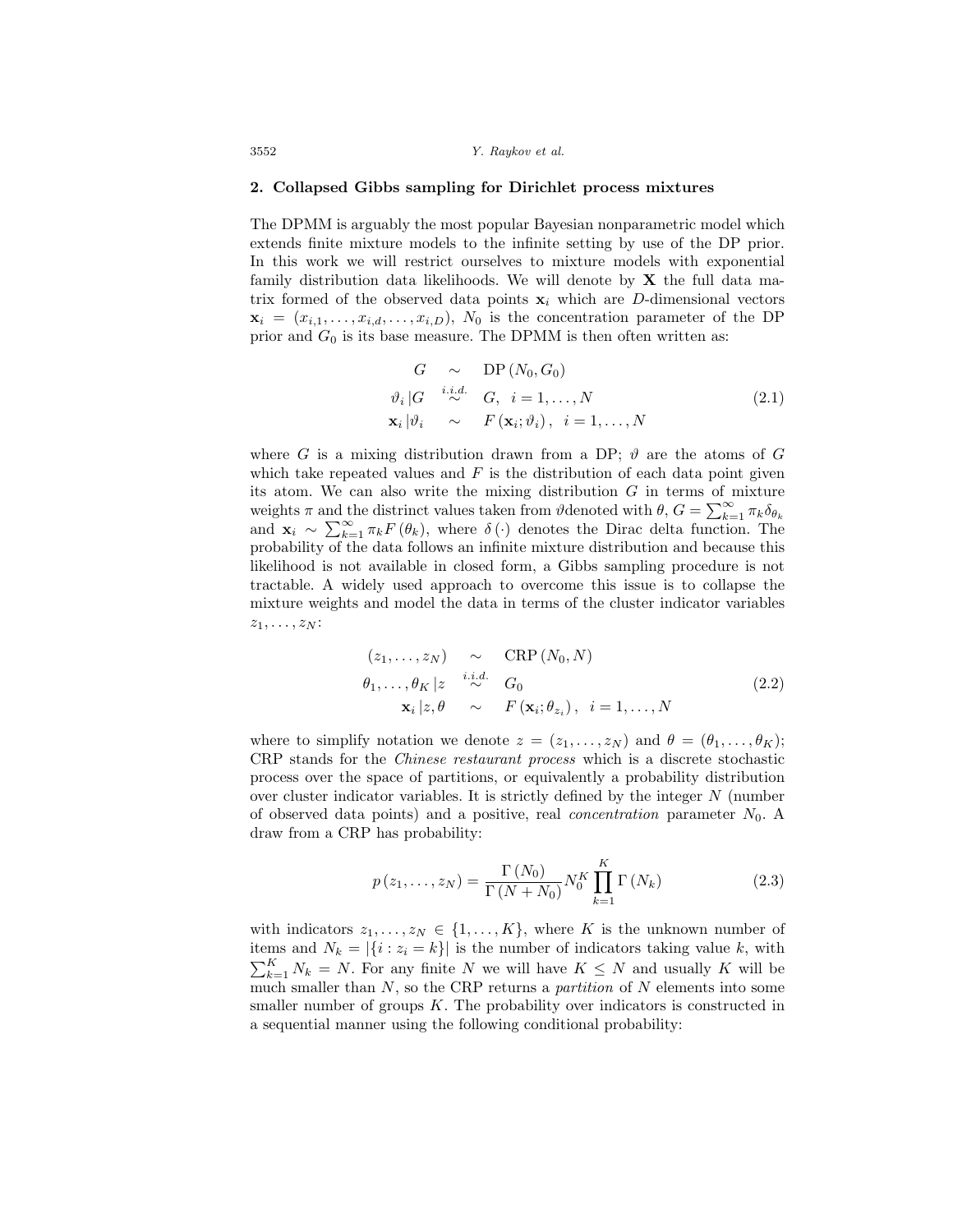Simple approximate MAP inference for Dirichlet processes mixtures 3553

$$
p(z_{n+1} = k | z_1, ..., z_n) = \begin{cases} \frac{N_k}{N_0 + n} & \text{if } k = 1, ..., K \\ \frac{N_0}{N_0 + n} & \text{otherwise} \end{cases}
$$
 (2.4)

By increasing the value of n from 1 to  $N$  and using the corresponding conditional probabilities, we obtain the joint distribution over indicators from Equa-tion [\(2.3\)](#page-4-1),  $p(z_1,...,z_N) = p(z_N | z_1,...,z_{N-1}) p(z_{N-1} | z_1,...,z_{N-2}) \times \cdots \times$  $p(z_2 | z_1).$ 

The probability density function of  $\mathbf{x}_i \sim F(\mathbf{x}_i;\theta_{z_i})$  associated with the component indicated by the value of  $z_i$ , is an exponential family distribution:

$$
p\left(\mathbf{x}_{i}\left|\theta_{z_{i}}\right.\right)=\exp\left(\left\langle \boldsymbol{g}\left(\mathbf{x}_{i}\right),\theta_{z_{i}}\right\rangle -\psi\left(\theta_{z_{i}}\right)-h\left(\mathbf{x}_{i}\right)\right) \tag{2.5}
$$

where  $g(.)$  is the sufficient statistic function,  $\psi(\theta_{z_i}) = \log \int \exp(\langle \mathbf{x}_i, \theta_{z_i} \rangle$  $h(\mathbf{x}_i)$ ) $d\mathbf{x}_i$  is the log partition function and  $h(\mathbf{x}_i)$  the base measure of the distribution. An important property of exponential family distributions is that the conjugate prior over the natural parameters  $\theta_k \sim G_0$  exists and can be obtained in closed form:

$$
p(\theta | z, \tau, \eta) = \exp (\langle \theta, \tau \rangle - \eta \psi(\theta) - \psi_0(\tau, \eta))
$$
\n(2.6)

where  $(\tau, \eta)$  are the prior hyperparameters of the base measure  $G_0$ ,  $\psi_0$  is base measure of the parameter distribution. From Bayesian conjugacy, the posterior  $p(\theta_k | \mathbf{X}, \tau_k, \eta_k)$  will take the same form as the prior where the prior hyperparameters  $\tau$  and  $\eta$  will be updated to  $\tau_k = \tau + \sum_{j:z_j=k} g(x_j)$  and  $\eta_k = \eta + N_k$ .

Inference can be accomplished via *collapsed Gibbs sampling*, presented as Algorithm 3 in Neal [\(2000b](#page-29-6)). This MCMC algorithm iteratively samples each component indicator  $z_i$  for  $i = 1, \ldots, N$ , conditional on all others, until convergence:

$$
p(z_i = k | \mathbf{x}_i, z_{-i}) \propto \begin{cases} N_{k, -i} p(\mathbf{x}_i | \boldsymbol{\tau}_{k, -i}, \eta_{k, -i}) & \text{for existing } k\\ N_0 p(\mathbf{x}_i | \boldsymbol{\tau}, \eta) & \text{for some new } k = K + 1 \end{cases}
$$
(2.7)

where the subscript  $-i$  denotes the removal of point i from consideration,  $z_{-i}$  =  $\{z_1,\ldots,z_{i-1},z_{i+1},\ldots,z_N\}$  and  $p(\mathbf{x}_i|\boldsymbol{\tau},\eta)$  is the posterior predictive density of point i obtained after integrating out the cluster parameters,  $p(\mathbf{x}_i | \tau, \eta) =$  $\int p(\mathbf{x}_i|\theta) p(\theta|\tau,\eta) d\theta$ . Examples of posterior predictive densities for different exponential family likelihoods are presented in Appendix [B.](#page-4-0)

# <span id="page-5-0"></span>**3. Introducing MAP-DP: A novel approximate MAP algorithm for collapsed DPMMs**

In this section we propose a novel DPMM inference algorithm based on iteratively updating the cluster indicators with the values that maximize their posterior (MAP values). The cluster parameters are integrated out. This algorithm can be also seen as an an "exact" version of the maximization-expectation (M-E) algorithm presented in Welling and Kurihara [\(2006](#page-30-3)). It is exact in the following sense: while the M-E algorithm is a kind of VB and as with VB makes a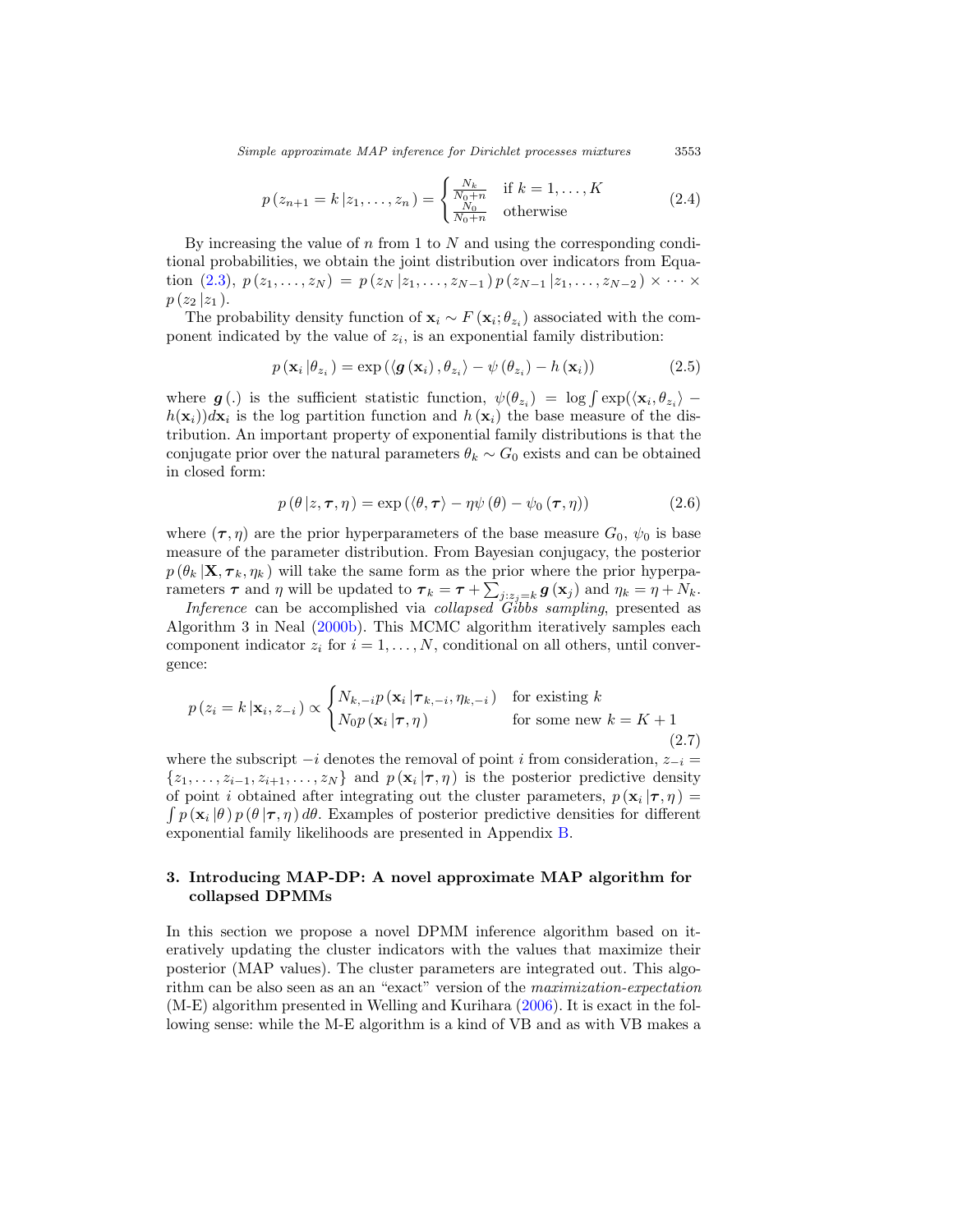factorization assumption which departs from the underlying probabilistic model purely for computational simplicity and tractability purposes, our algorithm is derived directly from the Gibbs sampler for the probabilistic model. Therefore, our algorithm does not introduce or require this simplifying factorization assumption. In Section [3.1](#page-6-0) we describe how parameter inference for the DPMM is accomplished and in Section [3.2](#page-7-0) we consider out-of-sample prediction.

## <span id="page-6-0"></span>*3.1. Inference*

As a starting point, we consider the DPMM introduced in Section [2.](#page-4-0) In our algorithm, we iterate through each of the cluster indicators  $z_i$  and update them with their respective MAP values. For each observation  $x_i$ , we compute the negative log probability for each existing cluster k and for a new cluster  $K + 1$ :

$$
q_{i,k} = -\log p(\mathbf{x}_i | z_{-i}, \mathbf{X}_{-i}, z_i = k, \boldsymbol{\tau}_{k,-i}, \eta_{k,-i})
$$
(3.1)

$$
q_{i,K+1} = -\log p\left(\mathbf{x}_i|\boldsymbol{\tau},\eta\right) \tag{3.2}
$$

where terms independent of  $k$  may be omitted as they do not change with  $k$ . For each observation  $\mathbf{x}_i$  we compute the above  $K+1$ -dimensional vector  $\mathbf{q}_i$  and select the cluster number according to the following:

$$
z_i = \underset{k \in \{1, \dots, K, K+1\}}{\arg \min} [q_{i,k} - \log N_{k,-i}]
$$

where  $N_{k,-i}$  is the number of data points assigned to cluster k, excluding data point **x**<sub>i</sub> and, for notational convenience, we define  $N_{K+1,-i} \equiv N_0$ .

The algorithm proceeds to the next observation  $\mathbf{x}_{i+1}$  by updating the cluster component statistics to reflect the new value of the cluster assignment  $z_i$  and remove the effect of data point  $\mathbf{x}_{i+1}$ . To check convergence of the algorithm we compute the negative log of the complete data likelihood:

$$
p(\mathbf{x}, z|N_0) = \left(\prod_{i=1}^N \prod_{k=1}^K p(\mathbf{x}_i|z_i)^{\delta(z_i, k)}\right) p(z_1, \dots, z_N)
$$
(3.3)

where  $\delta(z_i, k)$  is the Kronecker delta and  $p(z_1,... z_N)$  is the CRP partition function (Pitman, [1995](#page-29-7)) given in Equation [\(2.3\)](#page-4-1). We show in Algorithm [1](#page-7-1) all the steps involved in approximately maximizing this complete data likelihood.

It is worth pointing out that unlike MCMC approaches, MAP-DP does not increase the negative log of the complete data likelihood at each step and as a result is guaranteed to converge to a fixed point. Where the convergence reached by MCMC sampling is convergence in distribution to the stationary posterior measure, the convergence of MAP-DP is only to local maxima of the posterior measure and so it is much quicker to reach. The main disadvantages with this are that the solution at convergence is only guaranteed to be a local maximum and that information about the whole distribution of the posterior is lost. Multiple restarts using random permutations of the data can be used to overcome poor local maximum. With MAP-DP it is possible to learn all model hyperparameters as we discuss in Appendix [A](#page-1-0) and this is a strong advantage over the fast SVA approaches.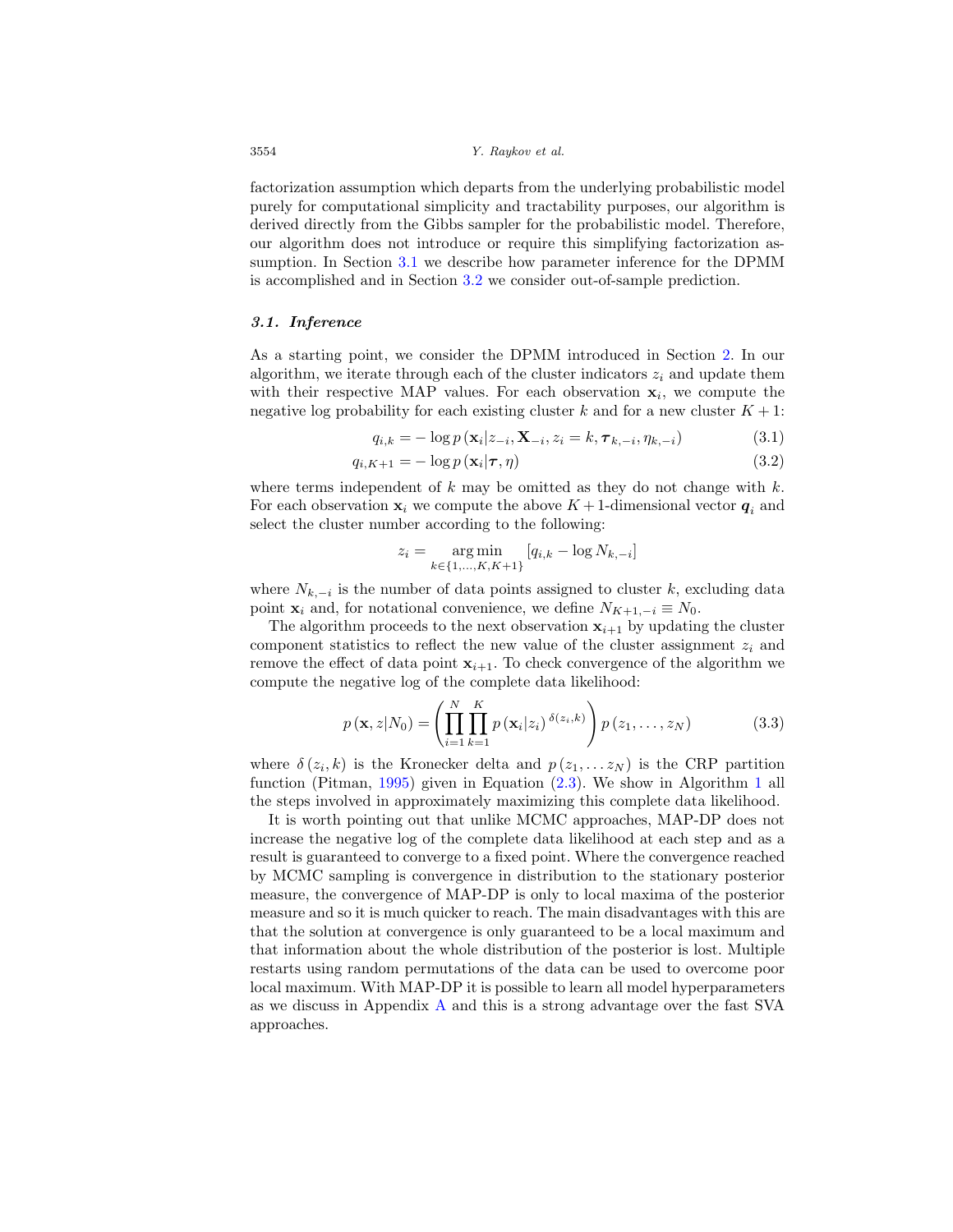```
Input: \mathbf{x}_1, \ldots, \mathbf{x}_N: data; N_0 > 0: concentration parameter, \epsilon > 0: convergence
           threshold; (\tau, \eta): cluster prior parameters; \psi_0(.): prior log partition function;
           g(.): sufficient statistic function.
Output: z_1, \ldots, z_N: cluster assignments, K: number of clusters.
K = 1, z_i = 1, for all i \in 1, ..., N;
E_{\text{new}} = \infty;
repeat
      E_{\text{old}}=E_{\text{new}};\textbf{for} \ i \in {1, \ldots, N}do
            for k \in 1, \ldots, K do
                q_{i,k}=\psi_0\left(\boldsymbol{\tau}+\sum_{j:z_j=k, j\neq i}g\left(\mathbf{x}_j\right), \eta+N_{k,-i}\right)-\psi_0\left(\boldsymbol{\tau}+\sum_{j:z_j=k}g\left(\mathbf{x}_j\right), \eta+N_{k}\right)end
            q_{i,K+1} = \psi_0 (\tau, \eta) - \psi_0 (\tau + g(\mathbf{x}_i), \eta + 1);z_i = \arg \min_{k \in 1, ..., K, K+1} [q_{i,k} - \log N_{k,-i}],if z_i = K + 1 then
             K = K + 1;end
      end
       E_{\text{new}} = \sum_{k=1}^{K} \sum_{i: z_i = k} q_{i,k} - K \log(N_0) - \sum_{k=1}^{K} \log \Gamma(N_k);until E_{\text{old}} – E_{\text{new}} < \epsilon;
```
**Algorithm 1:** MAP-DP: Exponential Families

## <span id="page-7-1"></span><span id="page-7-0"></span>*3.2. Out-of-sample prediction*

To compute the out-of-sample likelihood for a new observation  $\mathbf{x}_{N+1}$  we consider two approaches that differ in how the indicator  $z_{N+1}$  is treated:

1. *Mixture predictive density*. The unknown indicator  $z_{N+1}$  can be integrated out resulting in a mixture density:

<span id="page-7-2"></span>
$$
p(\mathbf{x}_{N+1}|N_0, z, \mathbf{X}) =
$$
  

$$
\sum_{k=1}^{K+1} p(z_{N+1} = k|N_0, z, \mathbf{X}) p(\mathbf{x}_{N+1}|z, \mathbf{X}, z_{N+1} = k) \quad (3.4)
$$

The assignment probability  $p(z_{N+1} = k|z, N_0, \mathbf{X})$  is  $\frac{N_k}{N_0+N}$  for an existing cluster and  $\frac{N_0}{N_0+N}$  for a new cluster. The second term corresponds to the predictive distribution of point  $N+1$  according to the predictive densities  $p(\mathbf{x}_{N+1}|z, \mathbf{X}, \boldsymbol{\tau}_k, \eta_k, z_{N+1} = k)$  and  $p(\mathbf{x}_{N+1}|\boldsymbol{\tau}, \eta, z_{N+1} = K + 1)$  for an existing and new cluster respectively.

2. MAP cluster assignment. We can also use a point estimate for  $z_{N+1}$  by picking the minimum negative log posterior of the indicator  $p(z_{N+1}|\mathbf{x}_{N+1}, N_0, z, \mathbf{X})$ , equivalently:

$$
z_{N+1}^{\text{MAP}} = \underset{k \in \{1, \dots, K, K+1\}}{\arg \min} [-\log p(\mathbf{x}_{N+1} | z, \mathbf{X}, z_{N+1} = k) - \log p(z_{N+1} = k | N_0, z, \mathbf{X})] \tag{3.5}
$$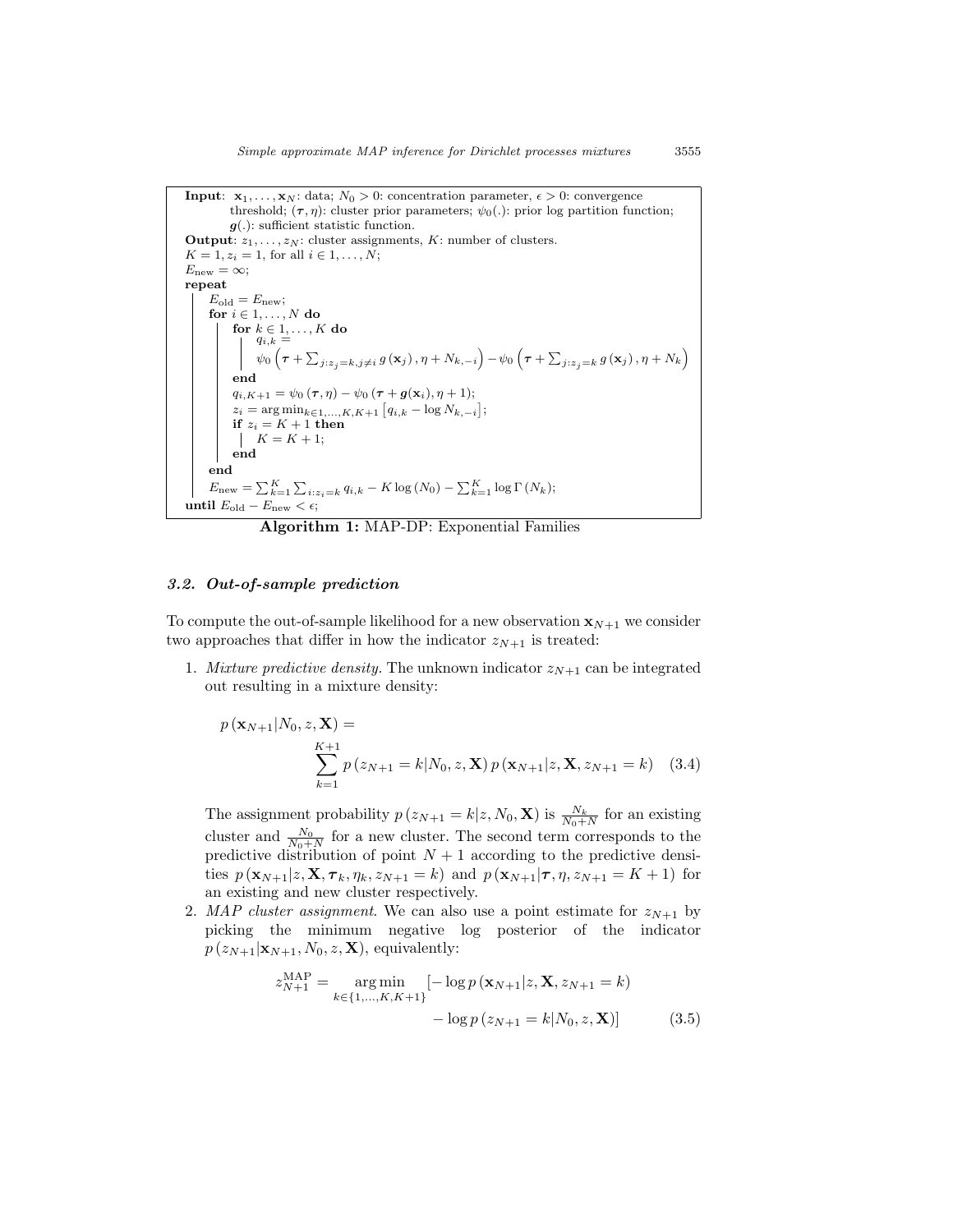where  $p(\mathbf{x}_{N+1}|z, \mathbf{X}, z_{N+1} = k)$  and  $p(z_{N+1} = k|N_0, z, \mathbf{X})$  are exactly as above. This approach is useful for clustering applications when we are interested in estimating  $z_{N+1}^{MAP}$  explicitly. Once the MAP assignment for point  $N+1$  is updated, we estimate the probability of  $\mathbf{x}_{N+1}$  given that it belongs to the component pointed by  $z_{N+1}^{\text{MAP}}$ ,  $p(\mathbf{x}_{N+1}|z, \mathbf{X}, z_{N+1}^{\text{MAP}})$ .

The first (marginalization) approach is used in Blei and Jordan [\(2004](#page-28-3)) and is more "robust" as it incorporates the probability of all cluster components while the second (modal) approach can be useful in cases where only a point cluster assignment is needed. Integrating over variable  $z_{N+1}$  for more robust estimation of  $x_{N+1}$  is an example of the well studied process known as *Rao-Blackwellization* (Blackwell, [1947](#page-28-12)) which is often used in Bayesian inference for improving the quality of statistical estimation of uncertainty.

Even when using the first approach however, the mixture density is still computed assuming point assignments for the training data  $z_1, \ldots, z_N$ . Therefore the predictive density obtained using MAP-DP will be comparable to the one obtained using Gibbs sampler inference only when the sufficient statistics  $N_1,\ldots,N_K$  of the categorical likelihood for the assignment variables estimated from a Gibbs chain are similar to the ones estimated from the modal estimates for  $z_1, \ldots, z_N$ . Empirically, we have observed this often to be the case. Furthermore, we have noticed that the predictive density for popular (with a lot of points) cluster components tend to be well approximated by MAP-DP where the effect of the smaller cluster components diminishes when using only modal estimates for z. Note that the DPMM usually models data with a lot of inconsistent small spurious components (Miller and Harrison, [2013\)](#page-29-8), those and any consistent components with small effect are likely to be ignored when using MAP-DP as we later show in Section [5.1.](#page-12-1) To summarize, using only modal estimates for the cluster assignments we are likely to infer correctly only larger components which have a large effect on the model likelihood and which will also affect the estimated predictive density accordingly.

## <span id="page-8-0"></span>**4. Another look at small variance asymptotics (SVA)**

The novel MAP-DP algorithm presented here has the "flavor" of an SVA-like algorithm, but there are critical differences and advantages, which we discuss in detail in this section.

Firstly, some background to the SVA approach is required. There exists a well known connection between the expectation-maximization (E-M) algorithm for the finite *Gaussian Mixture Model* (GMM) and *K*-means. That is, by assuming a GMM with equal variance, spherical (diagonal) component covariance matrices, we can obtain  $K$ -means from the E-M algorithm for the corresponding GMM by shrinking the component variances in each dimension to 0. This approach is more recently referred to as the small variance asymptotic (SVA) derivation of the K-means algorithm (Bishop, [2006,](#page-28-13) page 423).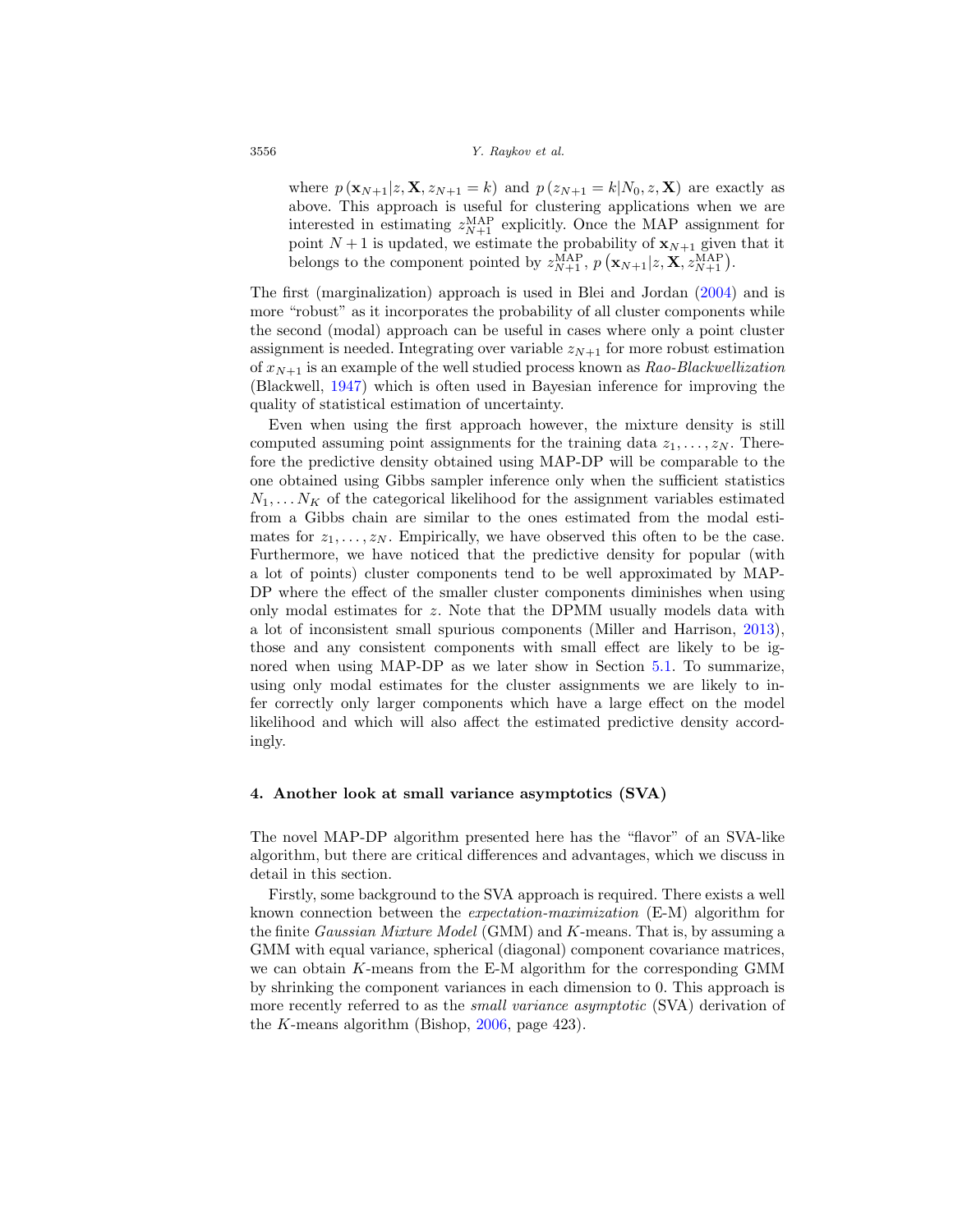Using *Bregman divergences*  $D_{\phi}(\cdot)$  (see Appendix [C\)](#page-5-0), Banerjee et al. [\(2005\)](#page-27-1) has extended the SVA reasoning to any exponential family finite mixtures and K-means like clustering procedures can be derived. Banerjee et al. [\(2005](#page-27-1)) showed that the likelihood of point  $x_i$  from component k given the component parameter  $\theta_k$  and the posterior of parameter  $\theta_k$  given its posterior hyperparameters can be rewritten using Bregman divergences as:

$$
p(\mathbf{x}_{i} | \theta_{k}) = \exp(-D_{\phi}(\mathbf{x}_{i}, \boldsymbol{\mu}_{k}) f_{\phi}(\mathbf{x}_{i}))
$$

$$
p(\theta_{k} | \boldsymbol{\tau}_{k}, \eta_{k}) = \exp\left(-\eta D_{\phi} \left(\frac{\boldsymbol{\tau}_{k}}{\eta_{k}}, \boldsymbol{\mu}_{k}\right)\right) g_{\phi} (\boldsymbol{\tau}_{k}, \eta_{k}) \tag{4.1}
$$

where  $\phi$  is the Legendre-conjugate function of  $\psi$ ,  $f_{\phi}(\mathbf{x}_i) = \exp (\phi(\mathbf{x}_i) - h(\mathbf{x}_i))$ and  $g_{\phi}(\tau, \eta) = \exp \left(\eta \phi(\theta) - \psi_0(\tau, \eta)\right)$  with  $h(\cdot)$  and  $\psi_0(\cdot)$  denoting the base measure of the corresponding distributions and  $\mu$  is the expectation parameter satisfying  $\mu = \nabla \psi(\theta)$ . Kulis and Jordan [\(2012\)](#page-29-3) extended this more compact form to the nonparametric DPMM and with some further assumptions derived a nonparametric K-means like algorithm that we now review in detail. Consider the DPMM above (with non-integrated component parameters), but with a scaled exponential family likelihood  $\tilde{F}(\tilde{\theta})$  that is parameterized by a scaled natural parameter  $\tilde{\theta} = \xi \theta$  and log-partition function  $\tilde{\psi}(\tilde{\theta}) = \xi \psi(\tilde{\theta}/\xi)$  for some  $\xi > 0$ . Further assume that the prior parameters of the natural parameter are also scaled appropriately, such that  $\tilde{\tau} = \frac{\tau}{\xi}$  and  $\tilde{\eta} = \frac{\eta}{\xi}$ . It is then straightforward to see that the conjugate prior of  $\tilde{\psi}$  will be also scaled and so  $\tilde{\phi} = \xi \phi$ . Then Jiang et al. [\(2012\)](#page-28-11) have shown that  $\tilde{F}(\tilde{\theta})$  has the same mean as  $F(\theta)$ , but scaled covariance, cov  $(\tilde{\theta}) = \text{cov}(\theta) / \xi$ . Let us also assume that  $N_0$  is a function of  $\xi$ ,  $\eta$  and  $\tau$ , taking the form:

$$
N_0 = \left( g_{\tilde{\phi}} \left( \frac{\tau}{\xi}, \frac{\eta}{\xi} \right) \left( \frac{2\pi}{\xi + \eta} \right)^{D/2} \xi^D \right)^{-1} \exp(-\xi \lambda) \tag{4.2}
$$

for some free parameter  $\lambda$  that will replace the concentration parameter in the new formulation; D denotes dimension of the data and is unrelated to  $D_{\phi}(\cdot)$ . Then we can write the scaled exponential family DPMM as  $\xi \to \infty$  and as a consequence cov  $\left[\tilde{\theta}\right] \rightarrow 0$ . Following Jiang et al. [\(2012](#page-28-11)) we can write out the Gibbs sampler probabilities in terms of  $D_{\phi}(\cdot)$  (see Appendix [C\)](#page-5-0) after canceling out  $f_{\tilde{\phi}}(\mathbf{x}_i)$  terms from all probabilities:

$$
p(z_i = k | z_{-i}, \mathbf{x}_i, \xi, \boldsymbol{\mu}) = \frac{N_{k,-i} \exp\left(-\xi D_{\phi}(\mathbf{x}_i, \boldsymbol{\mu}_k)\right)}{C_{\mathbf{x}_i} \exp\left(-\xi \lambda\right) + \sum_{j=1}^K N_j \exp\left(-\xi D_{\phi}(\mathbf{x}_i, \boldsymbol{\mu}_j)\right)}
$$

$$
p(z_i = K + 1 | z_{-i}, \mathbf{x}_i, \xi, \boldsymbol{\mu}) = \frac{C_{\mathbf{x}_i} \exp\left(-\xi \lambda\right)}{C_{\mathbf{x}_i} \exp\left(-\xi \lambda\right) + \sum_{j=1}^K N_j \exp\left(-\xi D_{\phi}(\mathbf{x}_i, \boldsymbol{\mu}_j)\right)}
$$

where  $C_{\mathbf{x}_i}$  approaches a positive, finite constant for a given  $\mathbf{x}_i$  as  $\xi \to \infty$  and we have used the fact that for a Bregman divergence,  $D_{\xi\phi}$  (.,.) =  $\xi D_{\phi}$  (.,.). Now,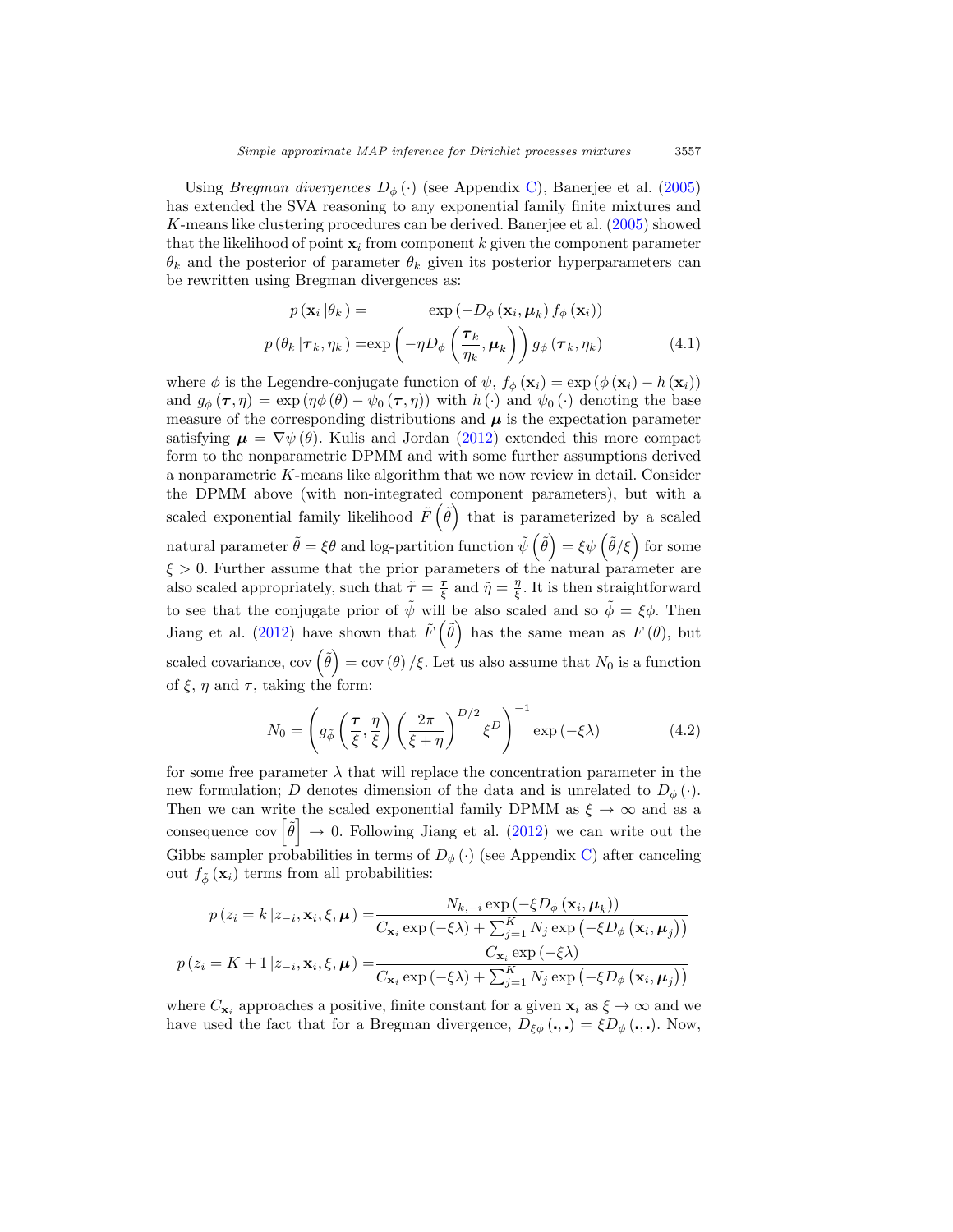both of the above probabilities will become binary (take on the values 0 or 1) as  $\xi \to \infty$  and so all  $K + 1$  values will be increasingly dominated by the smallest value of  $\{D_{\phi}(\mathbf{x}_i, \boldsymbol{\mu}_1), D_{\phi}(\mathbf{x}_i, \boldsymbol{\mu}_2), \ldots, D_{\phi}(\mathbf{x}_i, \boldsymbol{\mu}_K), \lambda\}$ . That is, the data point  $x_i$  will be assigned to the nearest cluster with Bregman divergence at most  $\lambda$ . If the closest mean has a divergence greater then  $\lambda$ , we create a new cluster containing only  $\mathbf{x}_i$ .

The posterior distribution over the cluster parameters for some component  $k$ is concentrated around the sample mean of points assigned to that component  $\frac{1}{N_k} \sum_{i=1}^{N_k} \mathbf{x}_i$  as  $\xi \to \infty$ , so we update the cluster means with the sample mean of data points in each cluster, as with the corresponding parameter update step in K-means. The resulting algorithm approximately minimizes the following objective function over  $(z, \mu)$ :

$$
\sum_{k=1}^{K} \sum_{i:z_i=k} D_{\phi}(\mathbf{x}_i, \boldsymbol{\mu}_k) + \lambda K
$$
\n(4.3)

Similar objective function omitting the penalty term  $\lambda K$  was utilized in Banerjee et al. [\(2005\)](#page-27-1) in the context of finite mixture models.

Although this algorithm is straightforward, it has various drawbacks in practice. The most troublesome is that the functional dependency between the concentration parameter and the covariances destroys the rich-get-richer property of the DPMM because the counts of assignments to components  $N_{k,-i}$  no longer influence which component gets assigned to an observed data point. Only the geometry in the data space matters. A new cluster is created by comparing the parameter  $\lambda$  against the distances between cluster centers and data points so that the number of clusters is controlled by the geometry alone, and not by the number of data points already assigned to each cluster. So, for highdimensional datasets, it is not clear how to choose the parameter  $\lambda$ . By contrast, in the DPMM Gibbs sampler, the concentration parameter  $N_0$  controls the rate at which new clusters are produced in a way which is, for fixed geometries, independent of the geometry. Another problem is that shrinking diagonal covariances to zero variance means that the component likelihoods become degenerate Dirac point masses which causes likelihood comparisons to be meaningless since the likelihood becomes infinite. So, we cannot choose parameters such as  $\lambda$  using standard model selection methods such as crossvalidation.

While Jiang et al.  $(2012)$  can be seen as a nonparametric extension of the well known derivation of K-means from the  $(E-M)$  algorithm, Roychowdhury et al. [\(2013](#page-29-4)) have suggested an alternative SVA approach in the context of the iHMM. Herein we review their approach in the context of DPMMs and discuss their original formulation in Section [6.3.](#page-19-0) Instead of simply reducing the diagonal likelihood covariance to 0 variance in each dimension, Roychowdhury et al. [\(2013](#page-29-4)) represent the categorical distribution over the latent variables  $z_1, \ldots, z_N$ in the more general exponential family form. The conditional distribution of the cluster indicator for point  $i$  given the mixture weights is given by:

<span id="page-10-0"></span>
$$
p(z_i | \boldsymbol{\pi}) = \exp(-D_{\phi}(z_i, \boldsymbol{\pi})) b_{\phi}(z_i)
$$
\n(4.4)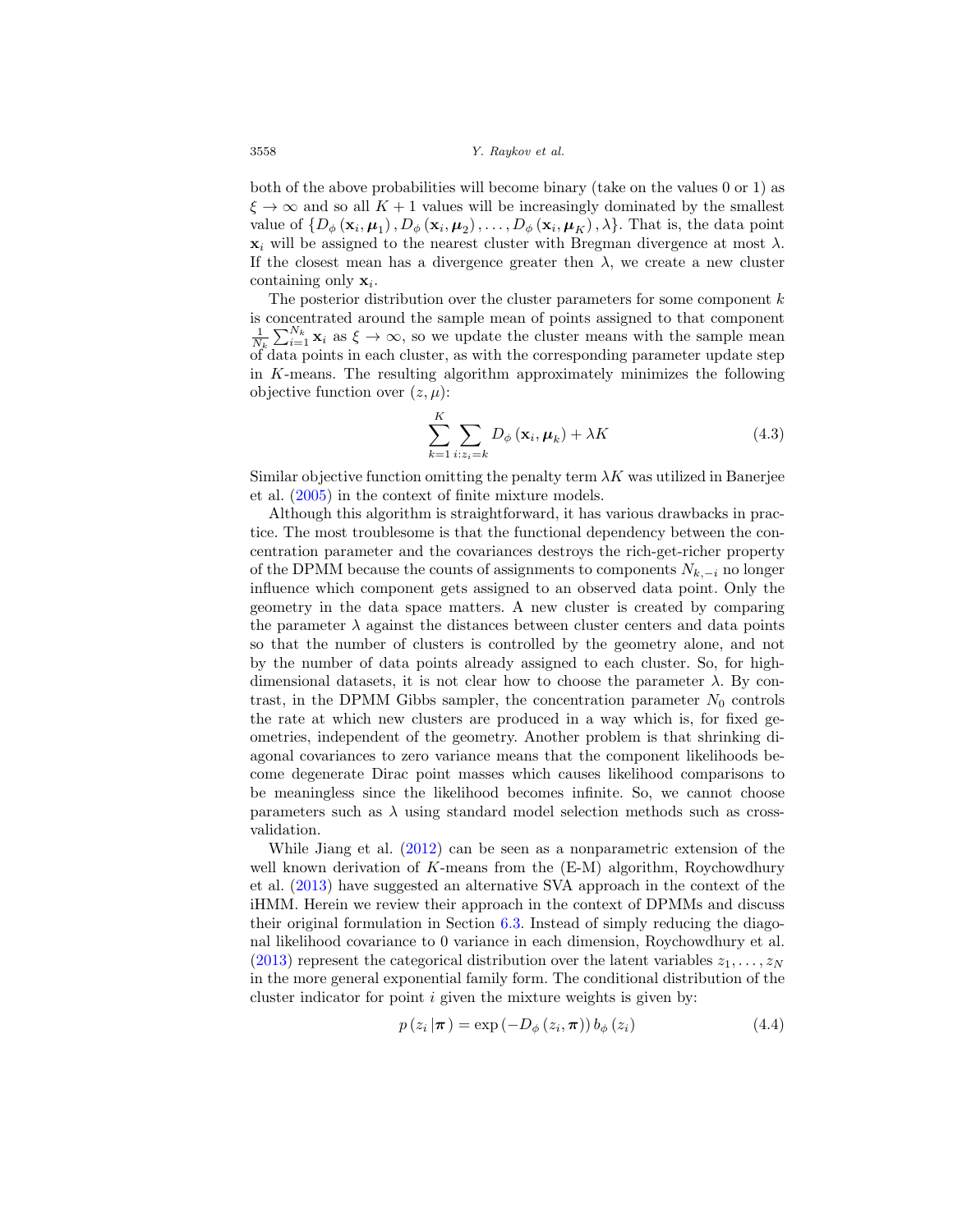where  $\boldsymbol{\pi} = (\pi_k)_{k=1}^K$  is the vector of mixture weights. Written in this form now we can also scale the variance of the categorical distribution over z. Furthermore, Roychowdhury et al. [\(2013\)](#page-29-4) assume an additional dependency (which is not part of the DPMM) between the distribution of the cluster indicators and the component mixture distribution, in order for their diagonal variances to approach 0 simultaneously. That is, while Jiang et al. [\(2012\)](#page-28-11) change the underlying DPMM structure only by assuming shrinking covariance, Roychowdhury et al. [\(2013\)](#page-29-4) modify the underlying DPMM such that the conditional independence of the cluster parameters and cluster indicators no longer holds. Let us replace the distribution from Equation [\(4.4\)](#page-10-0) with a scaled one:

$$
p(z_i | \boldsymbol{\pi}) = \exp\left(-\hat{\xi} D_{\phi}(z_i, \boldsymbol{\pi})\right) b_{\tilde{\phi}}(z_i)
$$
\n(4.5)

where  $\tilde{\phi} = \hat{\xi}\phi$  which will keep the same mean as in Equation [\(4.4\)](#page-10-0). Then follow-ing Roychowdhury et al. [\(2013\)](#page-29-4) we assume that the likelihood  $\tilde{F}(\tilde{\theta})$  is scaled with  $\xi$  for which the equality  $\hat{\xi} = \lambda_1 \xi$  holds for some real  $\lambda_1$ . Now, taking  $\xi \to \infty$  would result in the appropriate scaling. After taking the limit and removing the constant terms we obtain the objective function of this new SVA approach:

$$
\sum_{k=1}^{K} \sum_{i: z_i = k} D_{\phi} (\mathbf{x}_i, \boldsymbol{\mu}_k) + \lambda_1 D_{\phi} (z_i, \pi_k) + \lambda K
$$
 (4.6)

which is optimized with respect to  $(z, \mu, \pi)$ , and where  $D_{\phi}(z_i, \pi_k) \propto -\log \pi_k$ . Optimization with respect to the mixture weights results in the empirical probability for the cluster weights  $\pi_k = \frac{N_k}{N}$ . So, this objective function then can be rewritten as:

$$
\sum_{k=1}^{K} \sum_{i:z_i=k} D_{\phi}\left(\mathbf{x}_i, \boldsymbol{\mu}_k\right) - \lambda_1 \log \frac{N_k}{N} + \lambda K \tag{4.7}
$$

The E-M procedure that tries to optimize this objective function computes, for each observation  $\mathbf{x}_i$ , the K divergences to each of the existing clusters:  $D_{\phi}(\mathbf{x}_i, \boldsymbol{\mu}_k)$  for  $k = 1, \ldots, K$ . Then, it takes into account the number of data points in each component by adjusting the corresponding divergence for cluster  $k$ by subtracting  $\lambda_1 \log \frac{N_k}{N}$ . After computing these adjusted distances, observation  $x_i$  is assigned to the closest cluster unless  $\lambda$  is smaller than all of these adjusted distances, in which case a new cluster is created. Then the cluster means are updated with the sample mean of observations assigned to each cluster, and in addition we now have to update the counts  $N_1, \ldots, N_K$ .

By contrast to the SVA algorithm proposed by Jiang et al. [\(2012\)](#page-28-11), the SVA algoritm of Roychowdhury et al. [\(2013](#page-29-4)) no longer clusters the data purely on geometric considerations, but also takes into account the number of data points in each cluster. In this respect the method has greater flexibility, but at the same time, unlike MAP-DP, we can see that SVA algorithms do not actuallyoptimize the complete data likelihood of the original underlying probabilistic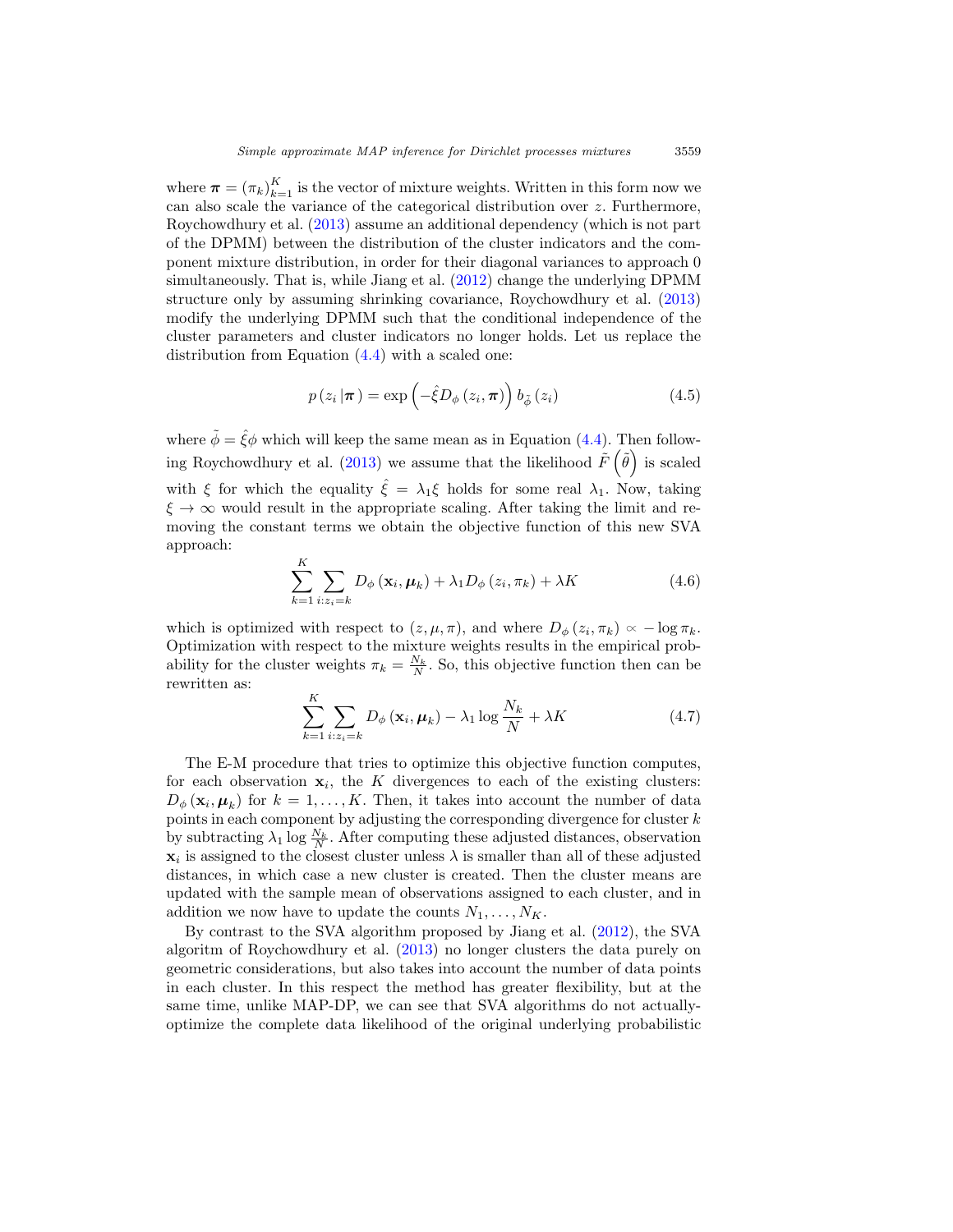DPMM which motivates their derivation. By assuming additional ad-hoc dependencies between the likelihood distribution and the distribution over the indicator variables, SVA algorithms effectively start from a different underlying probabilistic model which is not explicitly given. This makes them less principled and more heuristic than the MAP-DP algorithm we present here. So, while SVA algorithms are quite simple, they sacrifice several key statistical principals including structural interpretability and the existence of an underlying probabilistic generative model.

#### <span id="page-12-0"></span>**5. DPMM experiments**

This section provides some empirical results so that we can compare the performance of MAP-DP against existing approaches.

# <span id="page-12-1"></span>*5.1. Synthetic CRP parameter estimation*

We examine the performance of the MAP-DP, collapsed Gibbs, DP-means (Kulis and Jordan, [2012\)](#page-29-3) and variational DP (Blei and Jordan, [2004](#page-28-3)) on CRP-partitioned, non-spherical Gaussian data in terms of estimation error and computational effort. We generate 100 samples from a two-dimensional DPMM. The partitions are sampled from a CRP with fixed concentration parameter  $N_0 = 3$ and data size  $N = 600$ . Gaussian component parameters are sampled from a normal-Wishart (NW) prior with parameters  $\mu_0 = [2, 3], c_0 = 0.5, \nu_0 =$ 30,  $\Lambda_0 = \begin{bmatrix} 2 & 1 \\ 1 & 3 \end{bmatrix}$ . This prior ensures a combination of both well-separated and overlapping clusters. We fit the model using MAP-DP, variational DP and Gibbs algorithms using the ground truth model values for the NW prior and the  $N_0$  used to generate the data. Convergence for the Gibbs algorithm is tested using the Raftery diagnostic  $(q = 0.025, r = 0.1, s = 0.95)$  (Raftery and Lewis, [1992\)](#page-29-9). We use a high convergence acceptance tolerance of  $r = 0.1$  to obtain less conservative estimates for the number of iterations required. We use the most likely value from the Gibbs chain after burn-in samples (1/3 of the samples) have been removed.

Clustering estimation accuracy is measured using the normalized mutual in-formation (NMI) metric (Vinh et al., [2010\)](#page-30-4). The parameter  $\lambda$  for DP-means is set using a binary search procedure such that the algorithm gives rise to the correct number of partitions (see Appendix [D\)](#page-8-0). This approach favours DP-means as it is given knowledge of the true number of clusters which is not available to the other algorithms. For variational DP we set the truncation limit to ten times the number of clusters in the current CRP sample.

Both MAP-DP and Gibbs achieve similar clustering performance in terms of NMI whilst variational DP and DP-means have lower scores (Table [1\)](#page-13-0). MAP-DP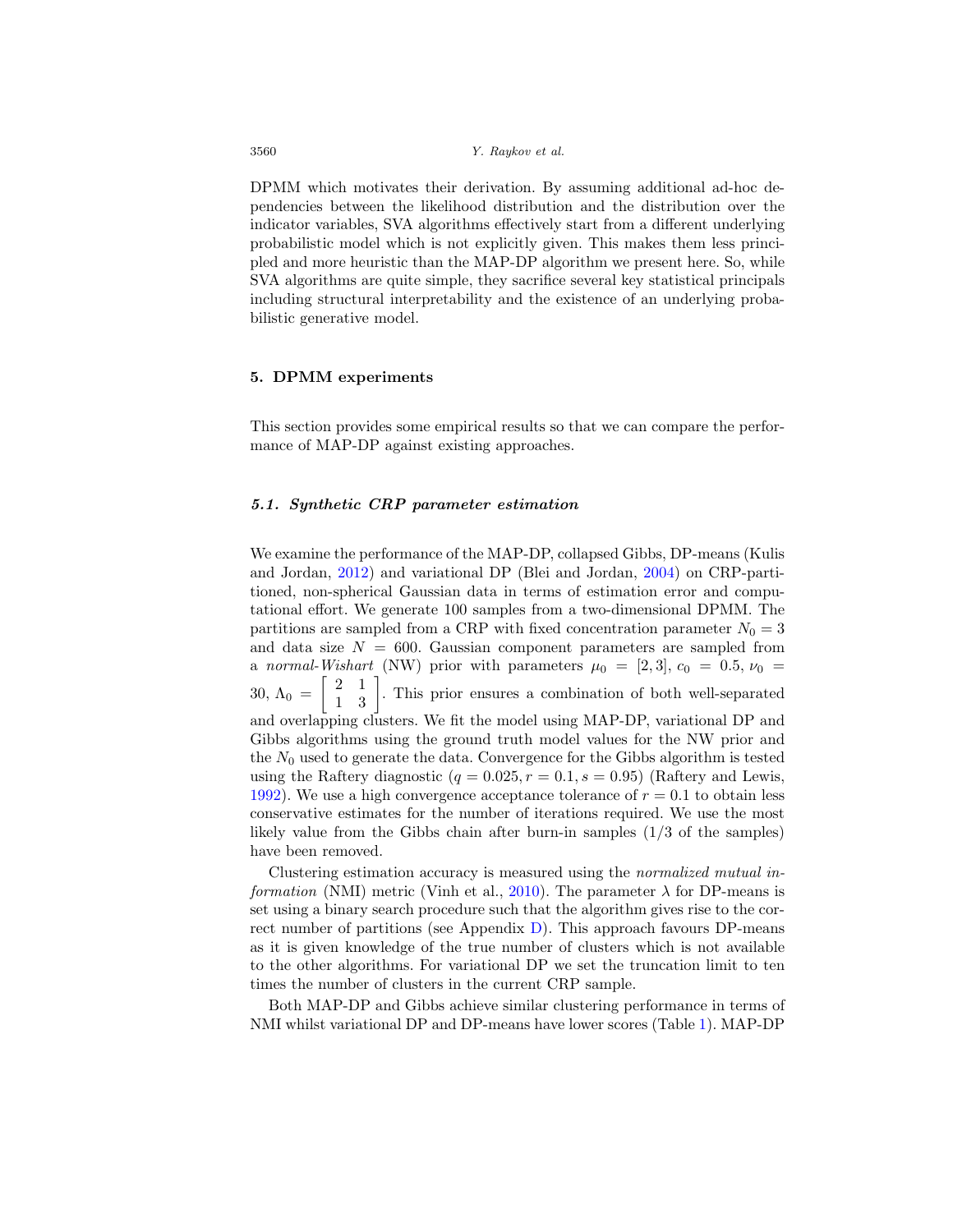TABLE 1

<span id="page-13-0"></span>Performance of clustering algorithms on the CRP mixture experiment (Section [5.1\)](#page-12-1). Mean and standard deviation (in brackets) reported across 100 CRP mixture samples. The range of the NMI is [0, 1] with higher values reflecting higher clustering accuracy.

|                  | Gibbs-MAP  | MAP-DP    | DP-means  | Variational DP |
|------------------|------------|-----------|-----------|----------------|
| Training set NMI | 0.81(0.1)  | 0.82(0.1) | 0.68(0.1) | 0.75(0.1)      |
| Iterations       | 1395 (651) | 10 (3)    | 18 (7     | 45 (18)        |

requires the smallest number of iterations to converge with the Gibbs sampler requiring, on average, 140 more iterations and DP-means 1.8 times. In Figure [5.1\(](#page-13-1)a) the median partitioning<sup>[1](#page-13-2)</sup> is shown in terms of the partitioning  $N_k/N$ and the number of clusters. As expected, when using a CRP prior, the sizes of the different clusters vary significantly with many small clusters containing only a few observations. MAP-DP and variational DP fail to identify the smaller clusters whereas the Gibbs sampler is able to do so to a greater extent. This is a form of underfitting where the algorithm captures the mode of the partitioning distribution but fails to put enough mass on the tails (the smaller clusters). The NMI scores do not reflect this effect as the impact of the smaller clusters on the overall measure is minimal. The poorer performance of the DP-means algorithm can be attributed to the non-spherical nature of the data as well as the lack of reinforcement effect that leads to underestimation of the larger clusters and overestimation of the smaller clusters.

This poor performance of DP-means is confirmed by modifying the CRP experiment to sample from spherical clusters (Figure  $5.1(b)$  $5.1(b)$ ). The CRP is again sampled 100 times and the MAP-DP algorithm attains NMI scores of 0.88 (0.1) and DP-means scores NMI 0.73 (0.1). As the clusters are spherical, the lower performance of the DP-means algorithms is solely explained by the lack of reinforcement effect.



<span id="page-13-1"></span>Fig 5.1. CRP mixture experiment; distribution of cluster sizes, actual and estimated using different methods. Cluster number ordered by decreasing size (horizontal axis) vs  $\frac{N_k}{N}$  (vertical axis).

<span id="page-13-2"></span><sup>&</sup>lt;sup>1</sup>For each inference method, this is the median paritioning in terms of NMI out of the 100 DPMM sampled datasets.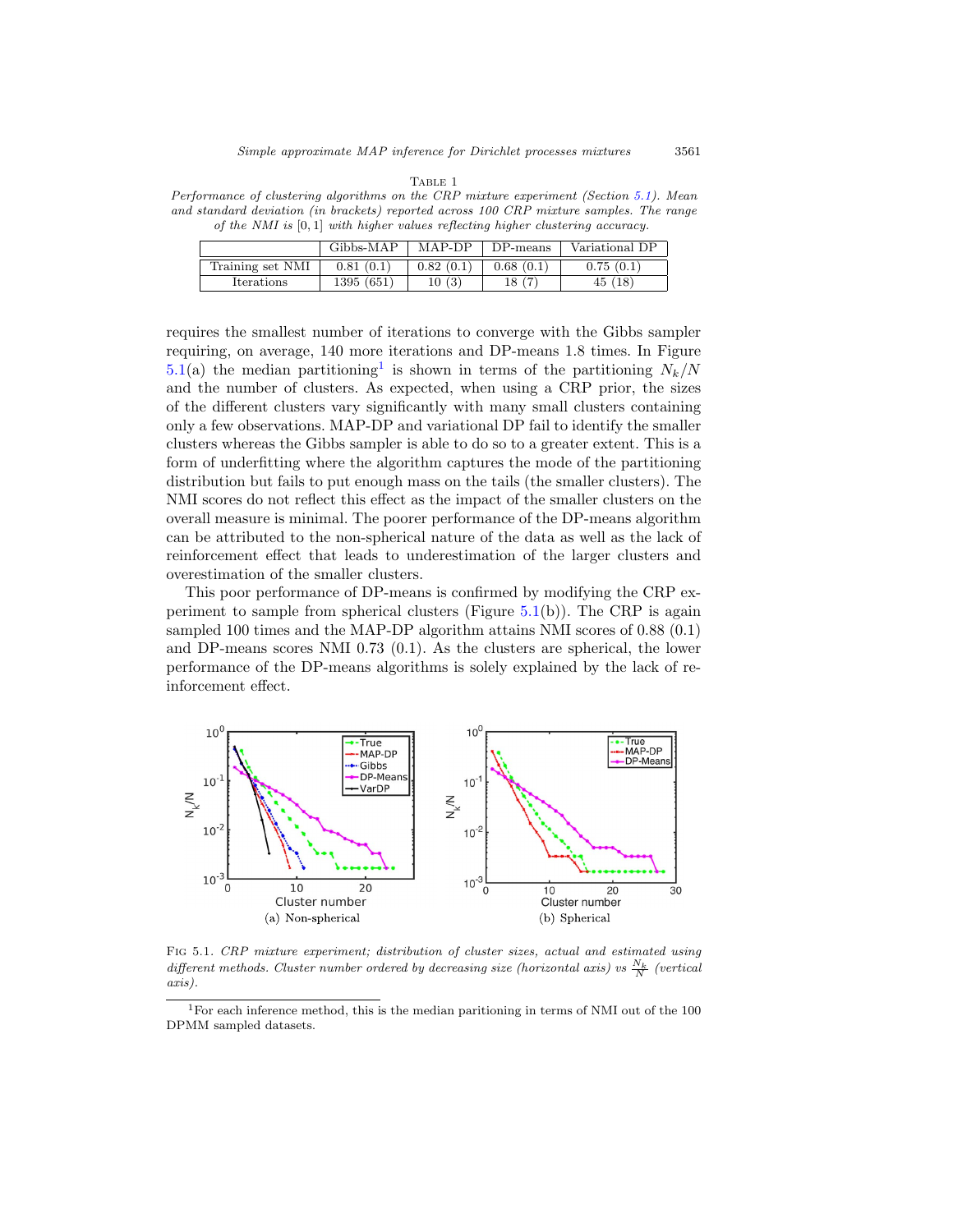#### TABLE 2

<span id="page-14-1"></span>Clustering performance of DP-means, MAP-DP, and Gibbs samplers on UCI datasets, measured using NMI (two standard deviations in brackets), averaged over all runs. Higher NMI is better.

|                                                | $DP$ -means | Gibbs      | MAP-DP |
|------------------------------------------------|-------------|------------|--------|
| Wine (178 observations, 13 dimensions)         | 0.42        | 0.71(0.06) | 0.86   |
| $Iris(150$ observations, 4 dimensions)         | 0.76        | 0.75(0.06) | 0.76   |
| Breast cancer (683 observations, 9 dimensions) | 0.75        | 0.72(0.01) | 0.71   |
| Soybean(266 observations, 35 dimensions)       | 0.36        | 0.45(0.00) | 0.40   |
| Pima(768 observations, 8 dimensions)           | 0.03        | 0.14(0.01) | 0.07   |
| Vehicle(846 observations, 18 dimensions)       | 0.21        | 0.10(0.02) | 0.15   |

*5.2. UCI datasets*

Next, we compare DP-means, MAP-DP and Gibbs sampling on six UCI machine learning repository datasets (Blake and Merz, [1998](#page-28-14)): Wine; Iris; Breast cancer; Soybean; Pima and Vechicle. We assess the performance of the methods using the same NMI measure as in Section [5.1.](#page-12-1) Class labels in the datasets are treated as cluster numbers.[2](#page-14-0) There is either no or a negligibly small number of missing values in each of the data sets. The data types vary between datasets and features: Wine consists of integer and real data; Iris contains real data; Breast cancer consists of integer and categorical data; Soybean is categorical data; Pima is real data and Vehicle consists of integer data.

As in Section [5.1](#page-12-1) we stop the Gibbs sampler using the Raftery diagnostic (Raftery and Lewis, [1992\)](#page-29-9). For DP-means, we choose  $\lambda$  to give the true number of clusters in the corresponding dataset (Kulis and Jordan, [2012\)](#page-29-3). For the Gibbs algorithm, we report the NMI of the most likely clustering from the whole chain of samples (Table [2\)](#page-14-1). We also report the two standard deviations of the NMI computed at each sample of the chain after burn-in.

On almost all of the datasets (5 out of 6), MAP-DP is comparable to, or even better than, the Gibbs sampler, and on 4 out of 6 datasets it performs as well as or better than DP-means (Table [2\)](#page-14-1). DP-means performs well on lowerdimensional datasets with a small number of clusters. In higher dimensions, it is more likely for the clusters to be elliptical rather than spherical and in such cases the other algorithms outperform DP-means because of the more flexible model assumptions. In addition, for higher dimensional data it is more often the case that the different features have different numerical scaling, so the squared Euclidean distance used in DP-means is inappropriate. Furthermore, MAP-DP and the Gibbs sampler are more robust to smaller clusters due to the longer tails of the *Student-T* predictive distribution (Appendix  $\overline{B}$ ) and the rich-get-richer effect of existing clusters assigned many observations. DP-means is particularly sensitive to geometric outliers and can easily produce excessive numbers of spurious clusters for poor choices of  $\lambda$ .

<span id="page-14-0"></span><sup>2</sup>We do not assess "Car" and "Balance scale" datasets used in Kulis and Jordan [\(2012](#page-29-3)) because they consist of a complete enumeration of 6 and 4 categorical factors respectively, and it is not meaningful to apply an unsupervised clustering algorithm to such a setting.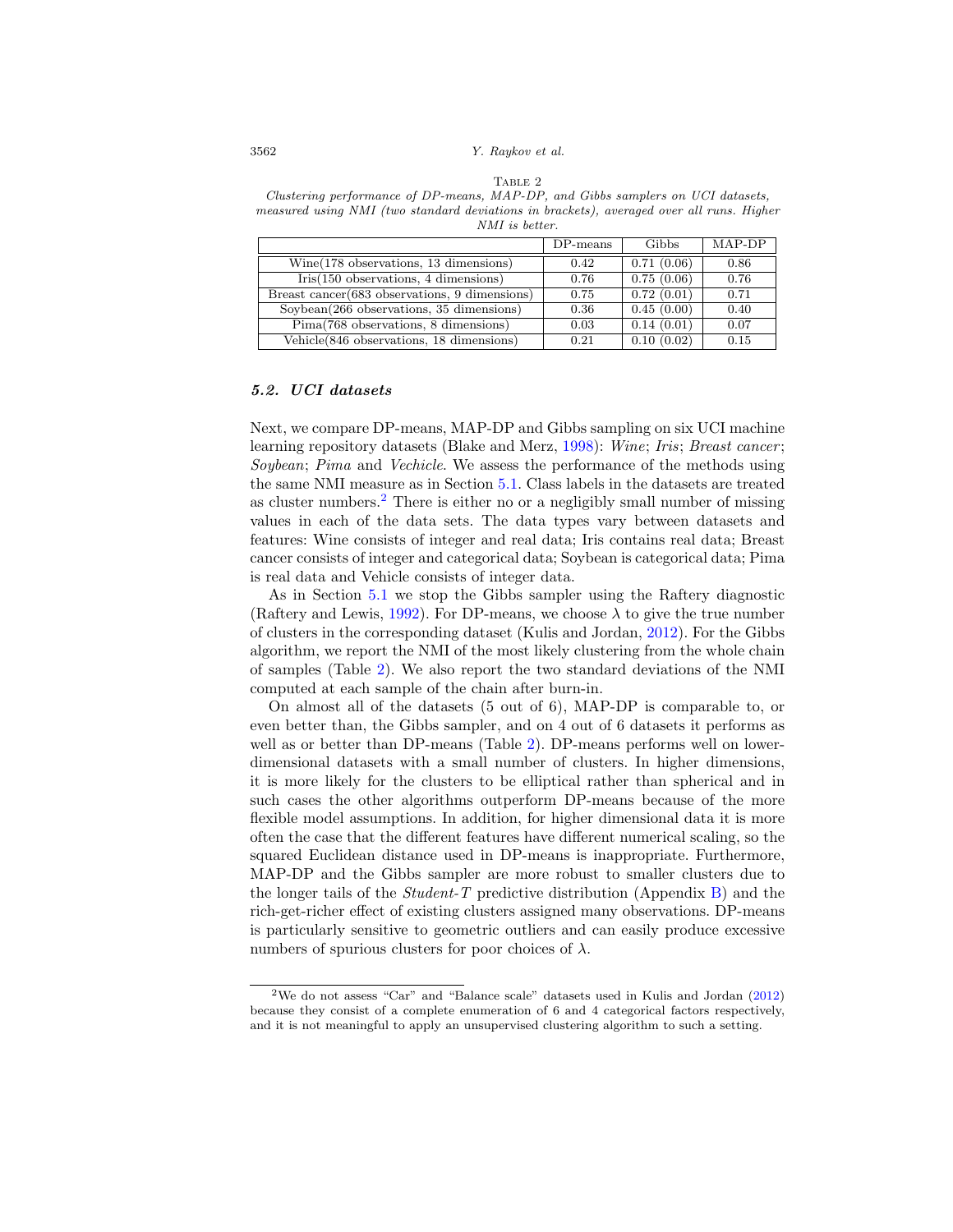|               | $DP$ -means | Gibbs | MAP-DP |
|---------------|-------------|-------|--------|
| Wine          | 19          | 2,365 |        |
| Iris          |             | 1,543 |        |
| Breast cancer |             | 939   |        |
| Soybean       | 14          | 1059  |        |
| Pima          | 20          | 1,189 | 17     |
| Vehicle       | 12          | 939   |        |

<span id="page-15-1"></span>TABLE 3 Iterations required to achieve convergence for the DP-means and MAP-DP algorithm, and the Gibbs sampler, on datasets from the UCI repository.

Even though MAP-DP only gives a point estimate of the full joint posterior distribution, MAP-DP can in practice achieve higher NMI scores than for Gibbs due to MCMC convergence issues.

We emphasize that these algorithms attempt to maximize the model fit rather than maximize NMI. The true labels would not be available in practice and it is not always the case that maximizing the likelihood also maximizes NMI. Furthermore, if we choose the model hyperparameters for each dataset separately, by minimizing the negative log likelihood with respect to each parameter, higher NMI can been achieved, but choosing empirical estimates for the model parameters simplifies the computations.

In all cases, the MAP-DP algorithm converges more rapidly than the other algorithms (Table [3\)](#page-15-1). The Gibbs sampler takes, typically, greater than 1000 more iterations than MAP-DP to achieve comparable NMI scores. The computational complexity per iteration for Gibbs and MAP-DP is comparable, requiring the computation of the same quantities. This makes the Gibbs sampler significantly less efficient than MAP-DP in finding a good labeling for the data. The computational price per iteration for DP-means can often be considerably smaller than MAP-DP or the Gibbs sampler, as one iteration often does not include a scan through all N data points. This occurs because the scan ends when a new cluster has to be created, unlike MAP-DP and Gibbs. But, this also implies that DP-means requires more iterations to converge than MAP-DP.

#### <span id="page-15-0"></span>**6. MAP-DP for infinite hidden Markov models**

The simplicity of MAP-DP makes it straightforward to extend to more complex nonparametric models, such as the popular time series hidden Markov model. Mirroring the approach taken in Section [3,](#page-5-0) we can obtain an approximate MAP algorithm for the infinite HMM (Beal et al., [2002](#page-28-1)) (also known as the HDP-HMM (Teh et al., [2006\)](#page-29-0)) for modeling sequential, time-series data.

HMMs can be seen as a generalization of finite mixture models where the cluster indicators that denote mixture component assignments are not independent of each other, but related through a Markov process. That is, each data point  $\mathbf{x}_t$  of a sequence observations  $(\mathbf{x}_1, \ldots, \mathbf{x}_T)$  is drawn independently of the other observations when conditioned on the state variable for time  $t$ ,  $z_t$ . The state variables are linked through a state transition matrix where each row de-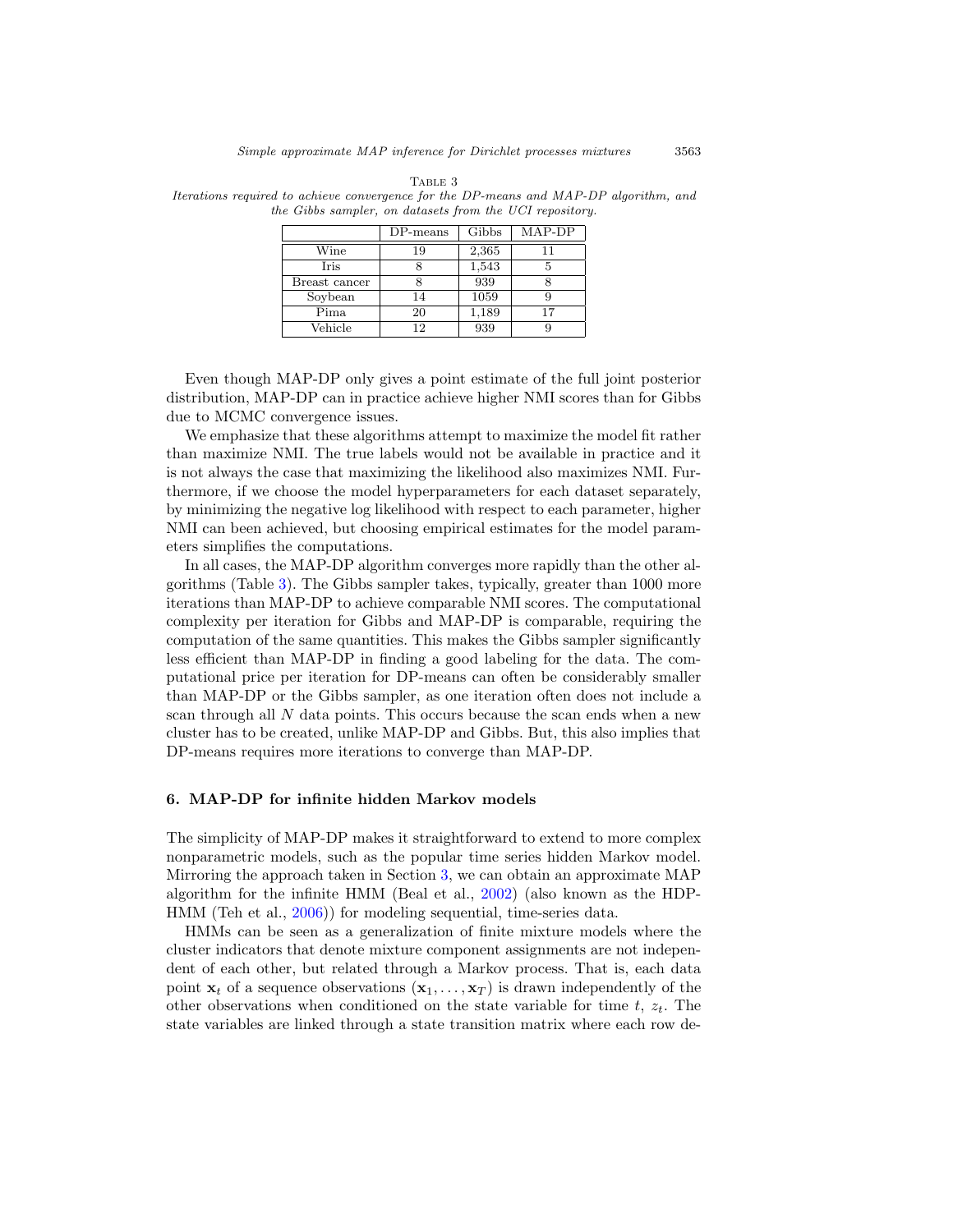fines a mixture model for one of the values of the categorical distribution on the states. The current state  $z_t$  indexes a specific row of the transition matrix, with probabilities in this row serving as the mixing proportions for the choice of the next state  $z_{t+1}$ . Therefore the HMM does not involve a single mixture model, but rather a set of different mixture models, one for each value of the current state. (Beal et al., [2002\)](#page-28-1) showed that if we replace the mixture models with a set of DPs, one for each value of the current state, a nonparametric variant of HMM is obtained that allows an unbounded set of states. In order to obtain sharing of available states across the sequence, the atoms associated with the state-conditional DPs are shared and so the transition matrix is modeled with an HDP (Teh et al., [2006](#page-29-0)).

Let us denote the base measure of the HDP by  $H$  where we restrict  $H$  to an exponential family distribution (for Bayesian conjugacy);  $N_0$  and  $M_0$  are *local* and global concentration parameters;  $z_{t-1}$  indicates the state chosen at time  $t-1$ . The HDP-HMM can then be written as:

$$
G_0 \sim \text{DP}(M_0, H)
$$
  
\n
$$
G_{z_{t-1}} \sim \text{DP}(N_0, G_0)
$$
  
\n
$$
\vartheta_{tz_{t-1}} \sim G_{z_{t-1}}
$$
  
\n
$$
\mathbf{x}_t \sim F(\vartheta_{tz_{t-1}})
$$

where distribution over the data  $F\left(\vartheta_{t z_{t-1}}\right)$  is a mixture distribution with mixing distribution  $G_{z_{t-1}}$  over  $\vartheta$  determined by the state pointed by  $z_{t-1}$ . We can also write the mixing distribution in terms of transition matrix  $\pi$  and base measure atoms  $\theta$ ,  $G_{z_{t-1}} = \sum_{k=1}^{\infty} \pi_{z_{t-1}k} \delta_{\theta_k}$  and  $\mathbf{x}_t \sim \sum_{k=1}^{\infty} \pi_{z_{t-1}} F(\theta_k)$  for all  $G_1, \ldots, G_K$ . The rows of the transition matrix  $\pi$  denote the mixture weights for each of the local DPs, while  $\theta_1, \ldots, \theta_K$  are the shared atoms which are the same across  $G_1, \ldots, G_K$ , where K denotes the number of represented components, which in a nonparametric setting is unknown. The global DP is then characterized with  $G_0 = \sum_{k=1}^{\infty} \kappa_k \delta_{\theta_k}$  where the elements of  $\kappa$  are the mixture weights of this global DP.

# *6.1. Gibbs sampler*

As in the case of DPMMs (Section [2\)](#page-4-0), exact inference is not available and Gibbs sampling is a standard choice for inference. A popular approach is based upon the *direct assignment* sampling approach for the HDP (Teh et al., [2006](#page-29-0)), where the cluster parameters  $\theta$  and the transition matrix  $\pi$  are integrated out. The resulting Gibbs sampler then iterates between sampling the state indicators z and the global mixture weights  $\kappa$ . The mixture weights can be sampled from the corresponding Dirichlet posterior:

$$
\kappa_1, \ldots, \kappa_K, \kappa_{K+1} \sim \text{Dirichlet}\left(M_1, \ldots, M_K, M_0\right) \tag{6.1}
$$

where  $M_k$  counts how many times the transition to state k has been drawn from the global DP. In this representation, we do not keep the assignment variables for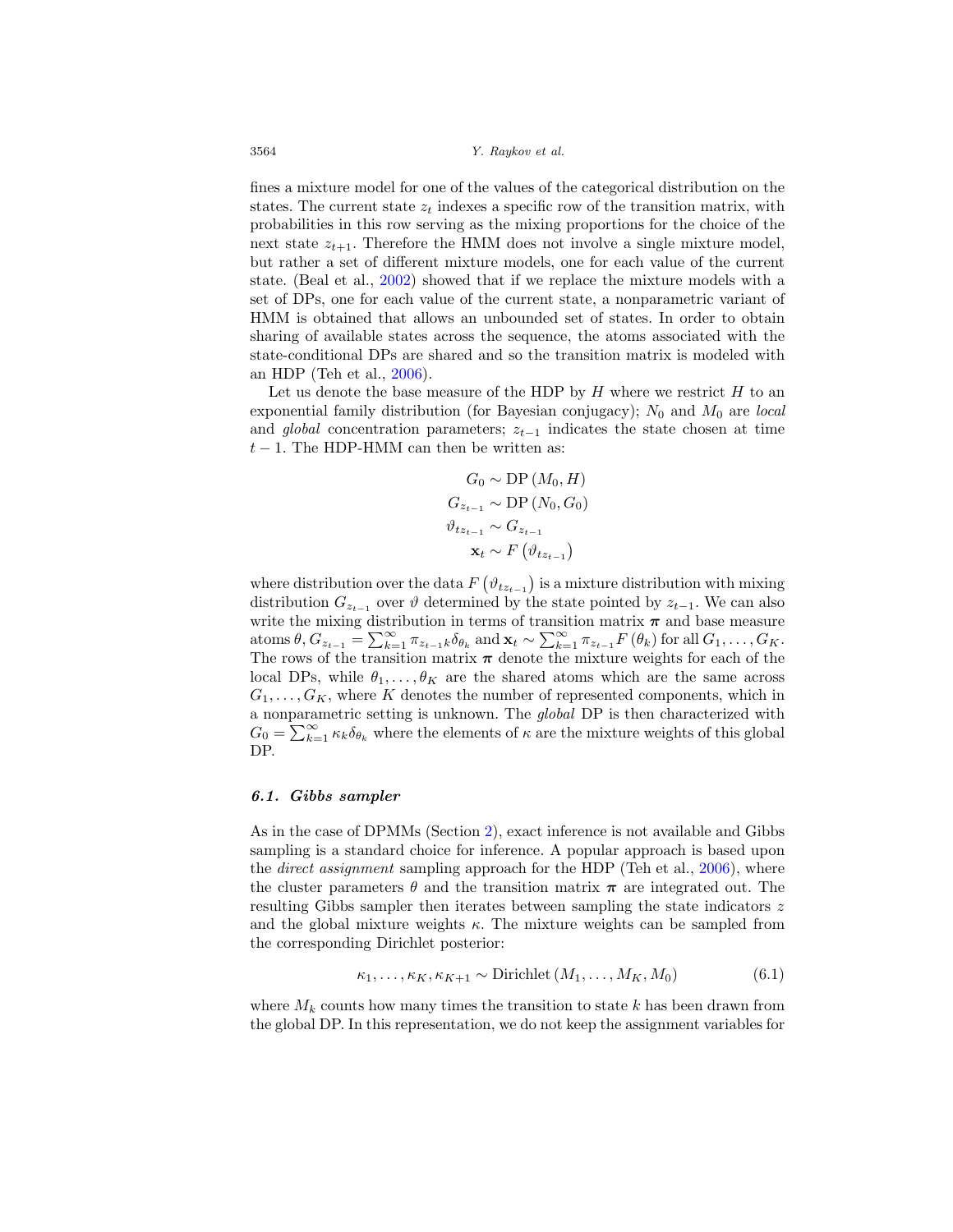the global DP and some extra effort is needed to compute the global counts; we only use the assignments  $z_t$  of a point to its corresponding state and those assignments are used to compute the local DP counts,  $N_{pk} = |\{t : z_{t-1} = p, z_t = k\}|,$ that count how many times a transition occurred from state p to state k. Let  $m_{pk}$ be the count of how many times transitions from state  $p$  to state  $k$  have been drawn as a new transition from the global DP. We then have  $M_k = \sum_p m_{pk}$ . It is straightforward to see that if  $N_{pk} \neq 0$  then  $m_{pk} \neq 0$ , because the first time the transition occurs from state  $p$  to state  $k$ , it is sampled from the global DP. Furthermore, the count  $m_{pk}$  will be limited by  $N_{pk}$ , as at most all transitions from state p to state k are sampled from the global DP. We can then use the Polya urn sampling scheme underlying the transition probability from state p to state k to sample  $m_{pk}$ :

<span id="page-17-0"></span>
$$
p(z_{t+1} = k | z_t = p) \propto \begin{cases} N_{pk}^{-z_{t+1}} - 1 & \text{for an existing transition from } p \text{ to } k\\ N_0 \kappa_k & \text{for a new transition from } p \text{ to } k \end{cases}
$$
(6.2)

Due to the exchangeability of rows in the transition matrix, we can sam-ple from Equation [\(6.2\)](#page-17-0) sequentially  $N_{pk}$  times, gradually increasing  $N_{pk}$ , and keeping count of how many times the transition from the second term has been sampled. The recorded count  $m_{pk}$  is unbiased and can be marginalized over p to obtain  $M_k$  (Van Gael, [2012](#page-30-5)).

In order to update the state indicators, for  $t = 1, ..., T$  we sample  $z_t$  from the corresponding probability:

$$
p(z_t | \mathbf{X}, z_{-t}, \kappa) \propto p(\mathbf{x}_t | z_{-t}, z_t, \mathbf{X}) p(z_t | z_{-t}, \kappa)
$$
\n(6.3)

where  $z_{-t}$  denotes all indicators excluding the one for data point t. The first term is the posterior predictive distribution of data point  $\mathbf{x}_t$  given its state and it will be obtained after integrating out the state parameters  $\theta$  assuming a conjugate prior for the exponential family likelihood. The resulting distribution is computed in the same way as in Section [3.1:](#page-6-0)

$$
p(\mathbf{x}_t | \dots) \propto \exp \left( \psi_0 \left( \tau + \sum_{j: z_j = k} g(\mathbf{x}_j), \eta + N_k \right) - \psi_0 \left( \tau + \sum_{j: z_j = k, j \neq t} g(\mathbf{x}_j), \eta + N_{k, -t} \right) \right)
$$
(6.4)

To compute the second term recall that DPs for each row of the transition matrix are independent, given the shared base measure  $\kappa$ . Then if  $N_k$  denotes number of transitions from state k and  $N_k$  number of transitions to state k we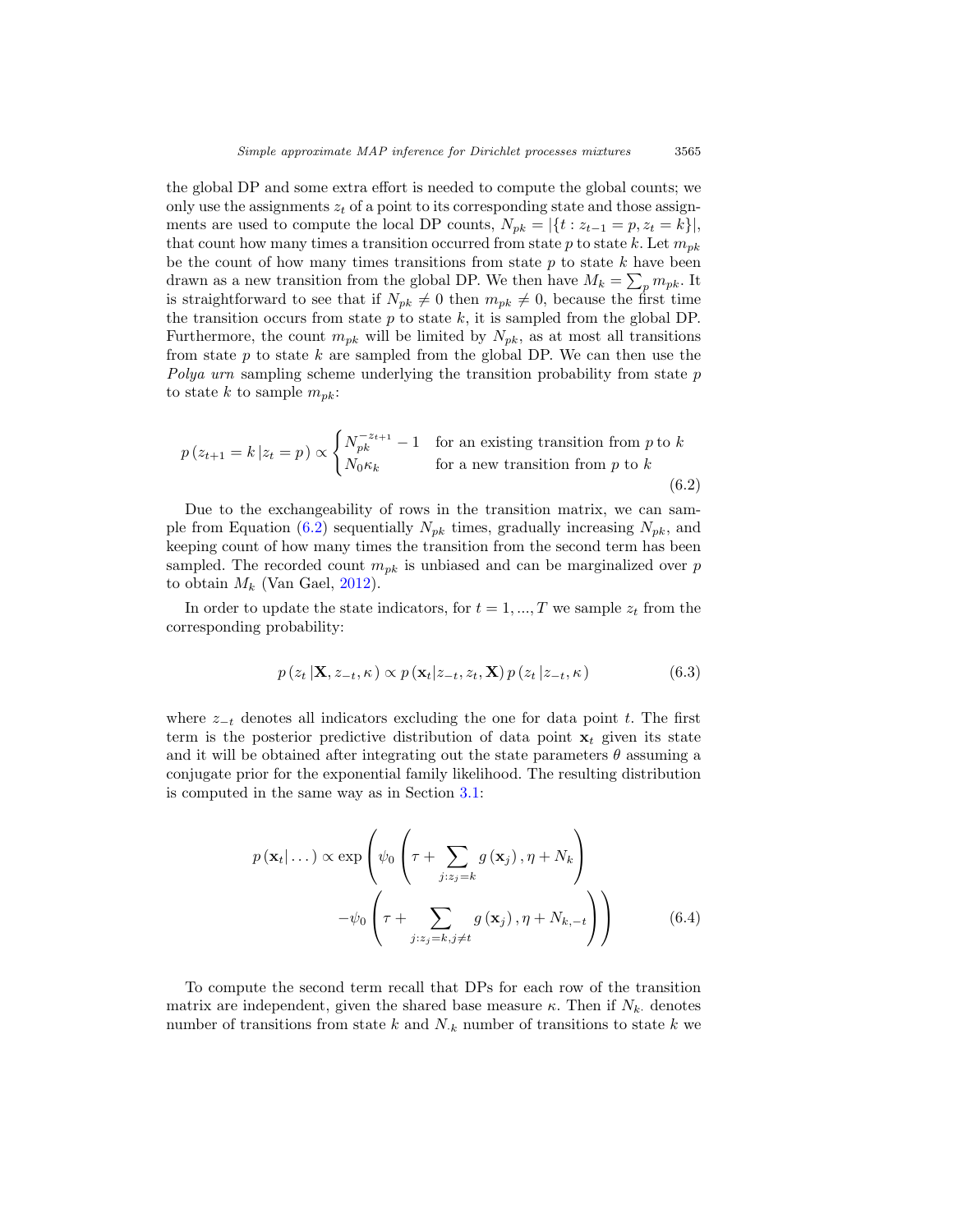can write:

$$
p(z_t = k | z_{-t}, \kappa) \propto \begin{cases} \left(N_{z_{t-1}k}^{-t} + N_0 \kappa_k\right) \frac{\left(N_{k z_{t+1}}^{-t} + N_0 \kappa_{z_t+1}\right)}{N_{k}^{-t} + N_0} & \text{for } k \le K, z_{t-1} \ne k\\ \left(N_{z_{t-1}k}^{-t} + N_0 \kappa\right) \frac{\left(N_{k z_{t+1}}^{-t} + N_0 \kappa_{z_t+1}\right)}{N_{k}^{-t} + N_0 + 1} & \text{for } z_{t-1} = z_{t+1} = k\\ \left(N_{z_{t-1}k}^{-t} + N_0 \kappa_k\right) \frac{\left(N_{k z_{t+1}}^{-t} + N_0 \kappa_{z_t+1}\right)}{N_{k}^{-t} + N_0 + 1} & \text{for } z_{t-1} = k \ne z_{t+1}\\ N_0 \kappa_k \kappa_{z_t+1} & \text{for } k = K + 1 \end{cases}
$$
(6.5)

# *6.2. MAP-DP for iHMMs*

In our proposed iterative MAP approach, we sweep through the latent variables and at each iteration update them one at a time with their respective MAP values. Following the direct assignment construction presented in the previous section, the random variables to be updated are the global DP mixture weights  $\kappa$  and the state indicators z. The mode of the Dirichlet posterior is available in closed form for concentration parameter  $M_0 \geq 1$ , so we can update  $\kappa$  using:

$$
\kappa_k = \frac{M_k - 1}{M - K - 1}
$$
 for an existing state  $k = 1, ..., K$   
\n
$$
\kappa_{K+1} = \frac{M_0 - 1}{M - K - 1}
$$
 for a new state (6.6)

where  $M = \sum_{k=0}^{K} M_k$ . The counts  $m_{pk}$  can be computed by numerical optimization of the corresponding distribution over partitions provided in (Antoniak, [1974](#page-27-2)). However, the expression involves Stirling numbers of the first kind which may be numerically challenging to compute when the method is applied to time series with a large number of observations. One approach to avoid this issue is using Equation  $(6.2)$  to sequentially compute the corresponding counts.

In order to update the state indicators, we sweep through each observation  $x_t$  and then compute the negative log probability for each existing state  $k$  and for a new state  $K + 1$ :

$$
q_{t,k} = -\log p\left(\mathbf{x}_t \, | z_t = k, \mathbf{X}_{-t}\right) - \log p\left(z_t = k \, | z_{-t}, \kappa\right)
$$

$$
q_{t,K+1} = -\log p\left(\mathbf{x}_t \, | \, \tau, \eta\right) - \log\left(N_0 \kappa_{K+1} \kappa_{z_t+1}\right)
$$

where again and without losing generality, we can omit the terms independent of k. For each observation in the time series, we compute the  $K+1$ -dimensional vector  $q_t$  and select the state number according to:

$$
z_t = \underset{k \in \{1, \dots, K, K+1\}}{\arg \min} q_{t,k} \tag{6.7}
$$

As with the MAP-DP case, the algorithm proceeds to the next point in the time series  $\mathbf{x}_{t+1}$  by updating the state sufficient statistics to reflect the new value of the cluster assignment  $z_t$  and remove the effect of data point  $\mathbf{x}_{t+1}$ . The scheme is still guaranteed to converge to a fixed point solution as each step does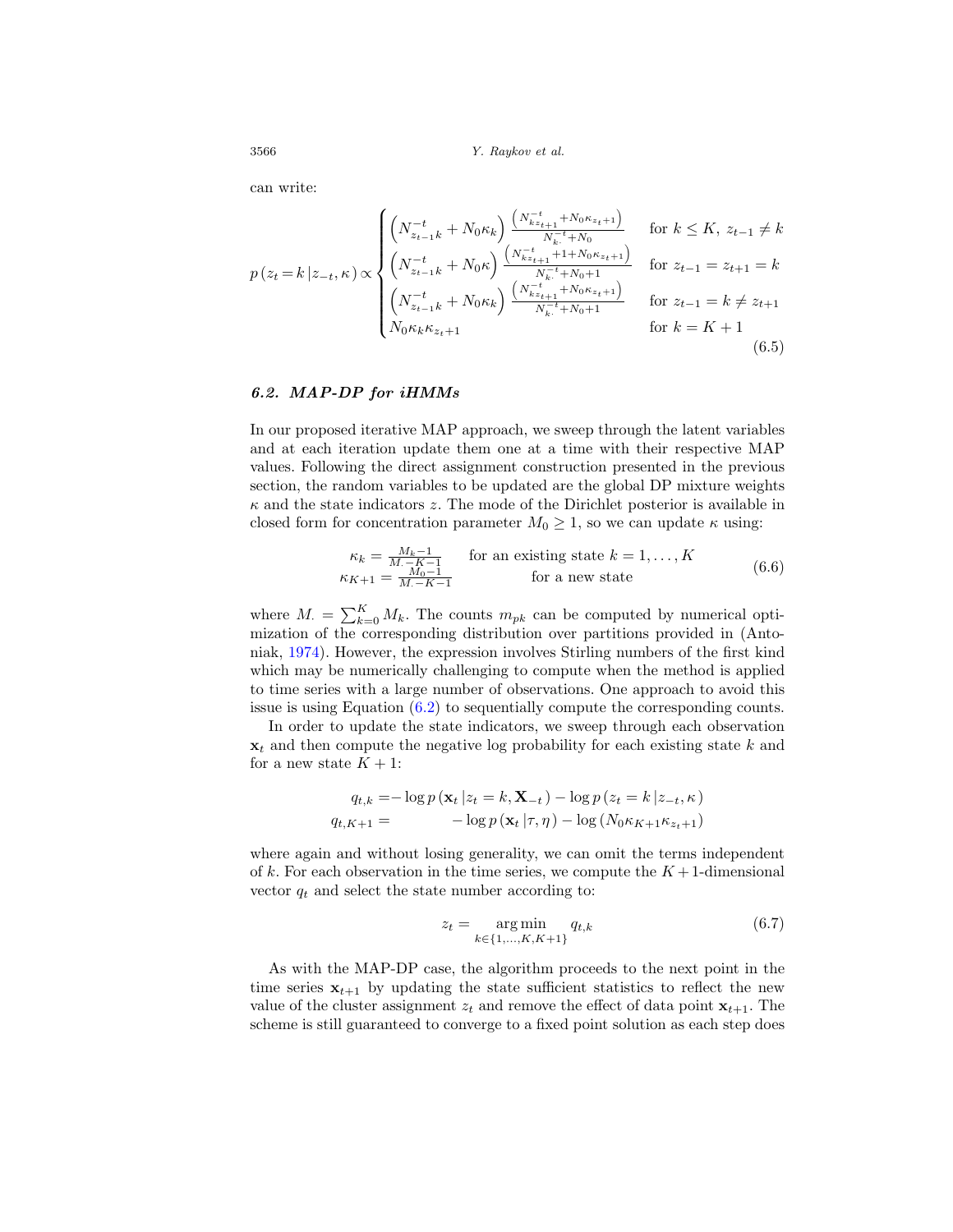not increase the NLL. However, when the Polya urn scheme in Equation [\(6.2\)](#page-17-0) is used to compute the global DP counts its stochastic nature will result in minor fluctuations in the model NLL. The algorithm still falls into a local optima, but minor fluctuations occur between iterations. As the NLL is significantly more influenced by the likelihood terms  $\log p(\mathbf{x}_t | z_t = k, \mathbf{X}_{-t})$  and the assignment probabilities, stopping the scheme at the local minima is straightforward.

# <span id="page-19-0"></span>*6.3. SVA for iHMMs*

Jiang et al. [\(2012\)](#page-28-11) propose an alternative inference algorithm for efficient estimation of iHMMs based on the SVA approach (Section [4\)](#page-8-0). Mirroring the simplified inference assumptions explained in Section [4,](#page-8-0) Jiang et al. [\(2012\)](#page-28-11) have extended the SVA approach to HDP mixtures and so can be readily applied for inference in the HDP-HMM model. The resulting algorithm extends the objective function derived for the simpler DPMM with an additional term penalizing the number of transitions leading out of each state:

$$
\min_{z,\mu,K} \sum_{t=1}^{T} \sum_{k=1}^{K^{\text{global}}} D_{\phi}(\mathbf{x}_{t}, \mu_{k}) + \lambda_1 \sum_{p=1}^{K^{\text{global}}} K_p^{\text{local}} + \lambda_2 K^{\text{global}} \tag{6.8}
$$

In the case of the iHMM,  $K_p^{\text{local}}$  denotes the number of states for which a transition from state  $p$  exists, and  $K^{\text{global}}$  denotes the total number of represented states in the finite time series. Then  $\lambda_2$  penalizes the creation of new states, while  $\lambda_1$  controls how likely new transitions are between existing states. As in the DPMM SVA algorithm (Section [4\)](#page-8-0), standard model selection techniques cannot be applied to select the values of  $\lambda_1$  and  $\lambda_2$  and reinforcement terms have been stripped away. Alternatively, introducing some additional assumptions which imply an entirely ad-hoc coupling between the state indicator distribution and the data likelihood probabilities, (Roychowdhury et al., [2013\)](#page-29-4) derives an SVA algorithm that optimizes the following objective function:

$$
\min_{K,Z,\mu,T} \sum_{t=1}^{T} \sum_{k=1}^{K^{\text{global}}} D_{\phi}(\mathbf{x}_{t},\mu_{k}) - \lambda \sum_{t=2}^{T} \sum_{k=1}^{K^{\text{global}}}\log \frac{N_{z_{t-1}k}}{N_{z_{t-1}}} + \lambda_{1} \sum_{p=1}^{K^{\text{global}}K^{\text{local}}_{p}} + \lambda_{2}K^{\text{global}} \tag{6.9}
$$

(Roychowdhury et al., [2013](#page-29-4)) also introduces a further algorithm, unrelated to Gibbs sampling, that attempts to optimize this objective function whilst also taking advantage of dynamic programming. The method is referred to as asymp-iHMM in our synthetic experiment below.

#### *6.4. Synthetic study*

We compare the performance of the Gibbs, SVA and MAP-DP algorithms for iHMMs on synthetically generated 3-dimensional data from a five-state HMM with Gaussian data models. The five Gaussian components are parameterized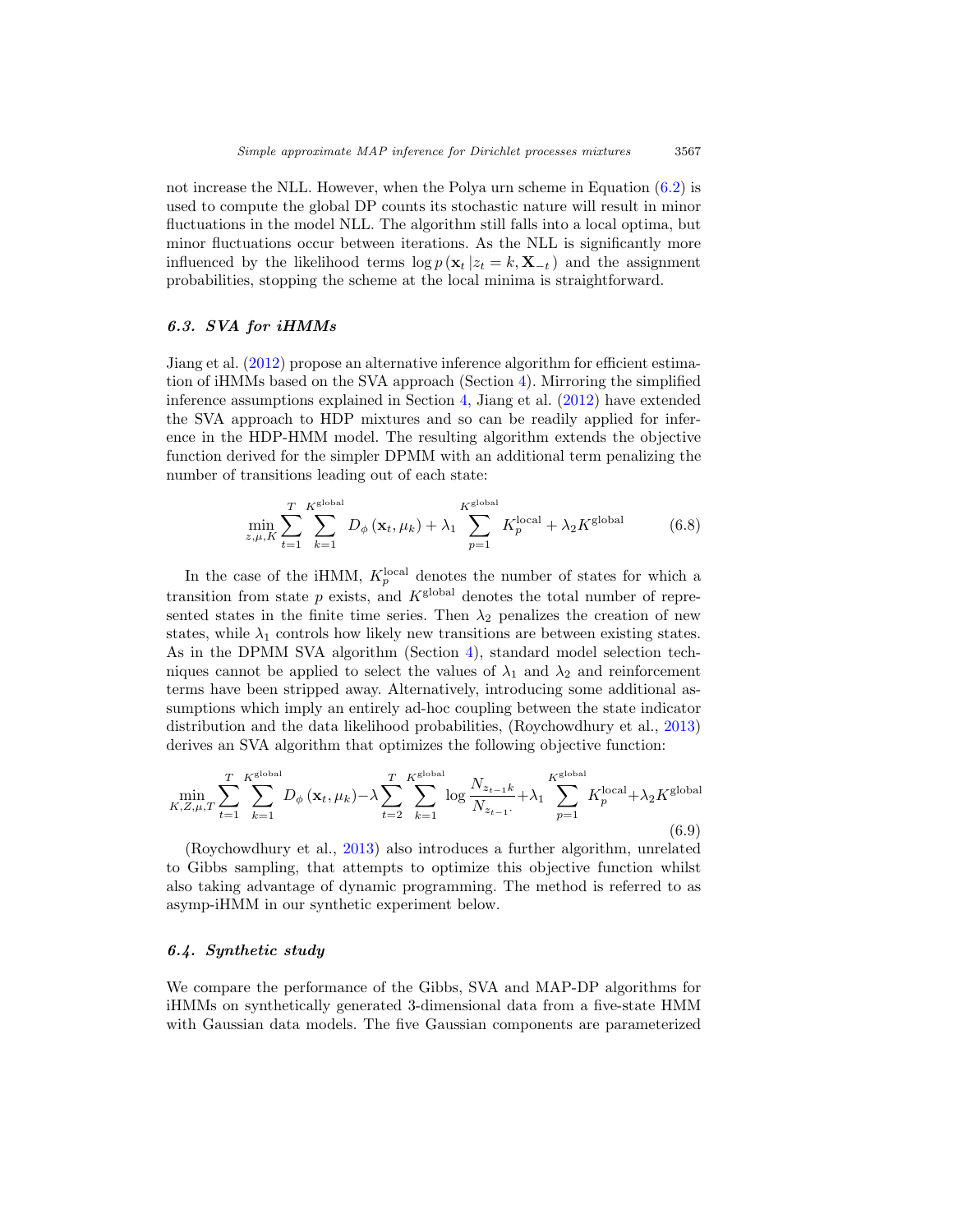<span id="page-20-1"></span>TABLE 4 NMI and number of iterations to convergence for different iHMM inference algorithms.  $'$ +' indicates convergence was not obtained.

|               | NMI  | Iterations |
|---------------|------|------------|
| Gibbs sampler | 0.77 | $2500+$    |
| asymp-iHMM    | 0.58 | 12         |
| MAP-iHMM      | 0.62 | 13         |

with isotropic means  $\left[\mu_1^d, \mu_2^d, \mu_3^d, \mu_4^d, \mu_5^d\right] = \left[0.2, 1.1, 1.8, 3.4, 4.8\right]$  for  $d = 1, 2, 3$ , each with shared spherical covariance  $\sigma$ **I**<sub>3</sub> where  $\sigma = 0.9$ . At each time step the HMM has 0.96 probability of self-transition and equal probability to transition to any of the remaining four states. 4000 data points are generated and performance of the algorithms is measured using the NMI between the true and estimated state assignments. The Gibbs sampler is evaluated for the state assignments that maximize the model likelihood. As shown in Table [4,](#page-20-1) MAPiHMM performs similarly to asymp-iHMM from (Roychowdhury et al., [2013\)](#page-29-4) whilst keeping the underlying probabilistic iHMM model intact and retaining a non-degenerate complete data likelihood.

Inferring states in this data is difficult due to overlapping observation likelihood models, and we find that the Gibbs sampler significantly outperforms both point estimation approaches, but at an even greater computational cost than for the simpler DPMM. This example illustrates the computational challenges of using MCMC inference for more complex hierarchical models. In Figure [6.1](#page-21-0) we observe that the state sequence obtained by MAP and SVA is similar and underestimates the true number of states.

#### <span id="page-20-0"></span>**7. MAP-DP for semiparametric mixed effects models**

Hierarchical modeling is commonly used in the analysis of longitudinal health data. A particular model that is widely used in practice is the linear mixed effects model:

<span id="page-20-2"></span>
$$
\mathbf{y}_i = \mathbf{X}_i \boldsymbol{\beta}_i + \boldsymbol{\epsilon}_i
$$
  
\n
$$
\boldsymbol{\beta}_i \sim P
$$
\n(7.1)

where  $y_i$  the observation vector for individual  $i \in \{1, ..., N\}$ ,  $\epsilon_i \sim \mathcal{N}\left(0, \tau_{\sigma}^{-1} \mathbf{I}\right)$ is the subject-specific observation noise with  $\tau_{\sigma}$  the within-subject precision and P the distribution of the *random effects*  $\beta_i$  (Dunson, [2010](#page-28-15)).  $\mathbf{X}_i$  are the inputs for the random effects  $\beta_i$  and the fixed effect regression parameters are equal to the mean of the distribution  $P$ . The distribution  $P$  is commonly specified to be Gaussian due to analytical tractability and computational simplicity. However, the assumption of normality is seldom justified and the assumptions of symmetry and unimodality are often found to be inappropriate (Dunson, [2010](#page-28-15)).

Semiparametric mixed effects models have been proposed to relax the normality assumption by placing a DPMM prior on  $P$  (Kleinman and Ibrahim, [1998\)](#page-29-10). However, inference for such models is usually performed using MCMC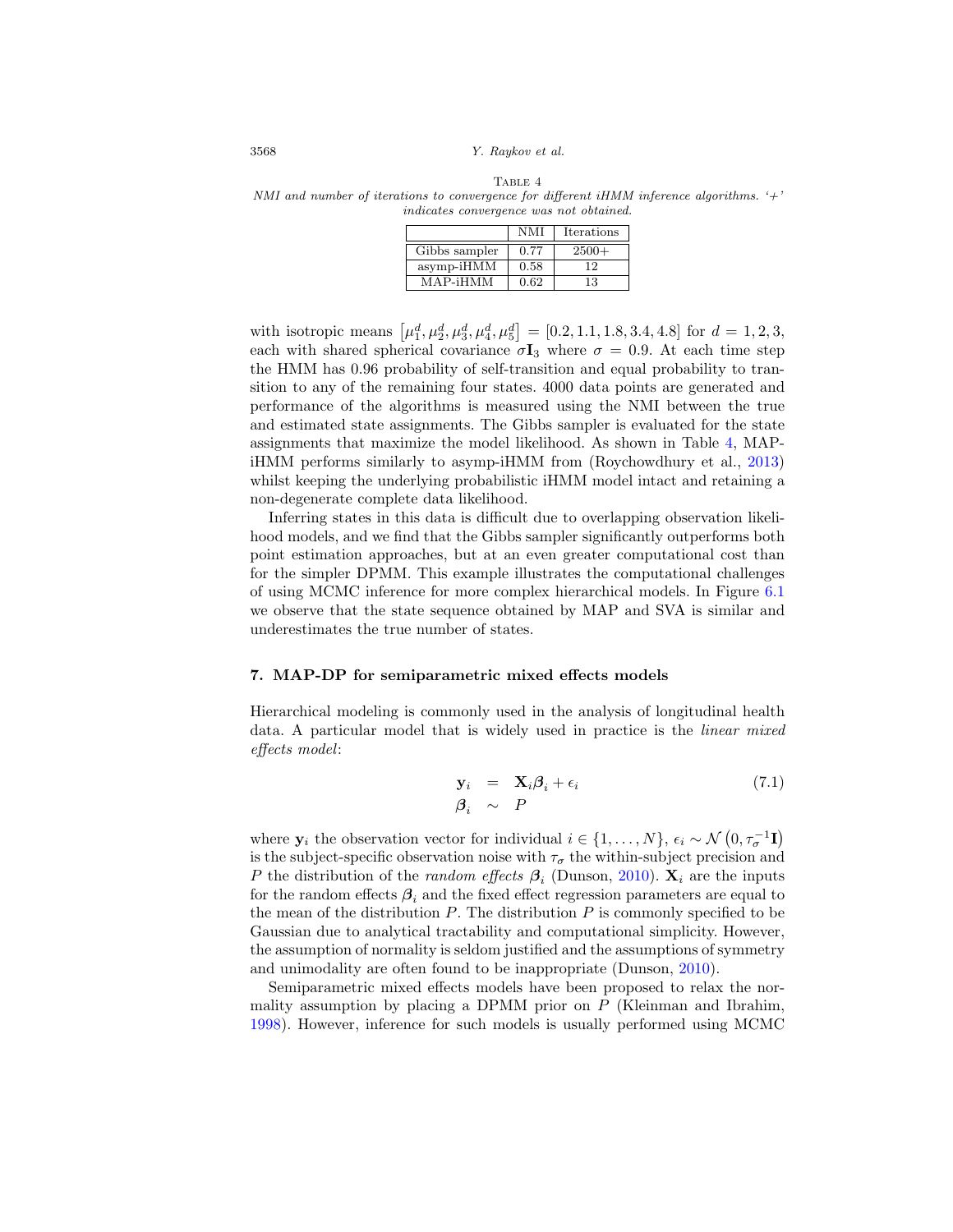

<span id="page-21-0"></span>Fig 6.1. Synthetically generated HMM data is in blue. The red line is the estimated state centroids associated with each point, where centroids have been estimated using (a) asymp $iHMM$  and  $\left(b\right)$  MAP- $iHMM.$ 

requiring large computational resources and careful tuning of algorithmic parameters. This makes MCMC approaches particularly difficult to implement on large data sets. The increasing availability of large longitudinal data sets warrants the investigation of computationally efficient inference approaches such as MAP-DP. Here in order to construct a semiparametric mixed effects model, we will use an iterative MAP algorithm similar to MAP-DP above with the only difference of not integrating out the component parameters.

We construct the model by first placing a DPMM prior on  $\beta_i$  in Equation [\(7.1\)](#page-20-2). As we are interested in the interpretation of the clusters we do not collapse out the cluster parameters and the update steps described for MAP-DP are slightly altered (as in non-collapsed Gibbs) where the random effects  $\beta_i$  are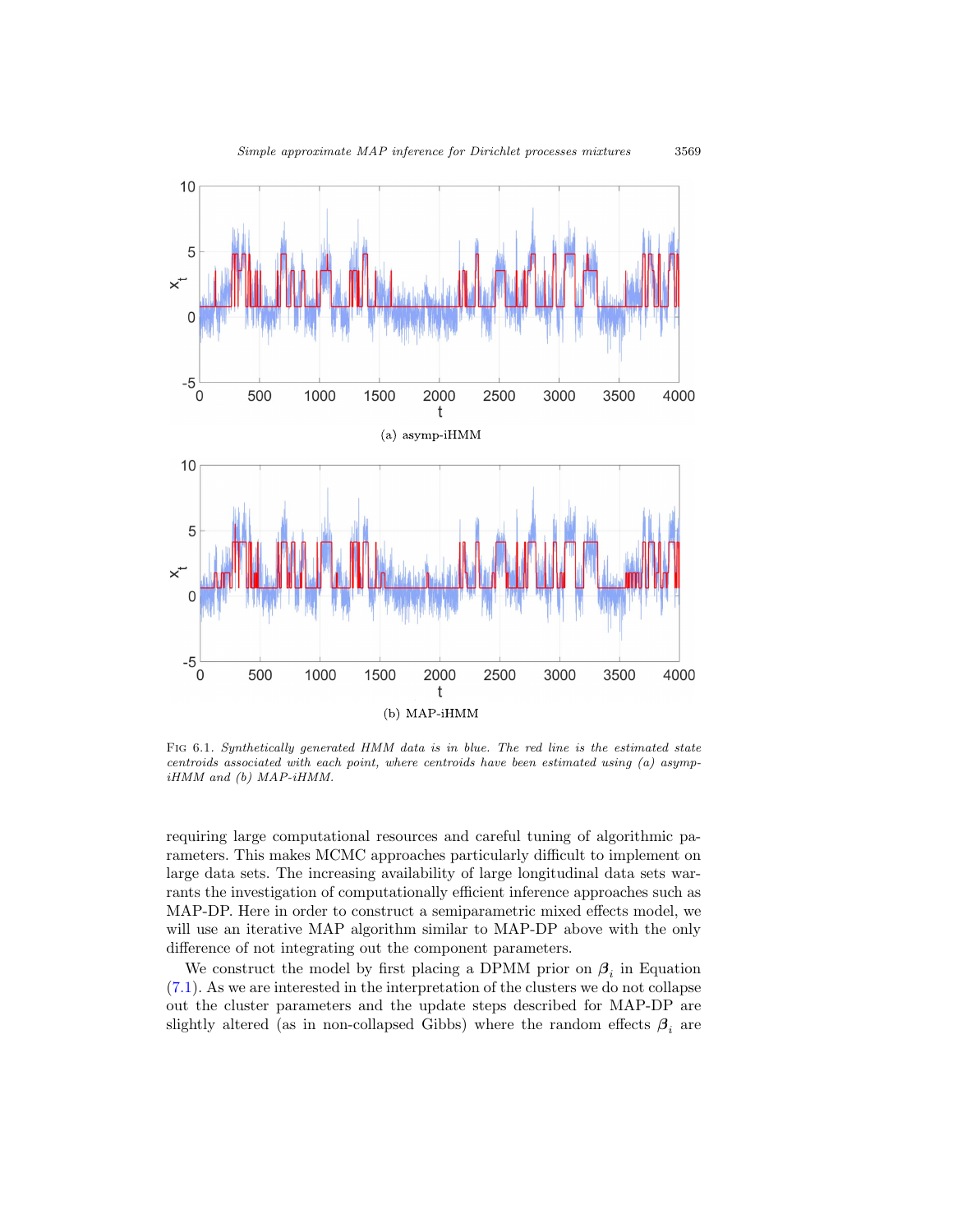substituted for the individual data points  $\mathbf{x}_i$ ; an additional step updating the component means and precisions also needs to be included. Two further steps are needed to update the random effects  $\beta_i$  and within-subject precision  $\tau_{\sigma}$ . The conditional  $p(\beta_i|\tau_\sigma, z_i = k, \mu_k, \mathbf{R}_k)$  for the random effects  $\beta_i$  is:

$$
\mathcal{N}\left(\boldsymbol{\beta}_{i}\left| \left(\tau_{\sigma} \mathbf{X}_{i}^{T} \mathbf{X}_{i} + \mathbf{R}_{k}\right)^{-1}\left(\tau_{\sigma} \mathbf{X}_{i}^{T} \mathbf{y}_{i} + \mathbf{R}_{k} \boldsymbol{\mu}_{k}\right), \left(\tau_{\sigma} \mathbf{X}_{i}^{T} \mathbf{X}_{i} + \mathbf{R}_{k}\right)^{-1}\right) \tag{7.2}
$$

where the conditioning is on the assigned cluster k with mean  $\mu_k$  and precision **R**<sub>k</sub>. We place a conjugate Gamma prior on the within-subject precision  $\tau_{\sigma} \sim$ Gamma  $(a_{\sigma^2}, b_{\sigma^2})$  allowing for the calculation of the conditional posterior:

$$
p(\tau_{\sigma}|\mathbf{B}, a_{\sigma^2}, b_{\sigma^2})
$$
  
= Gamma  $\left(\tau_{\sigma} \middle| a_{\sigma^2} + \frac{N}{2}, b_{\sigma^2} + \frac{1}{2} \sum_{i=1}^N (\mathbf{y}_i - \mathbf{X}_i \boldsymbol{\beta}_i)^T (\mathbf{y}_i - \mathbf{X}_i \boldsymbol{\beta}_i) \right)$  (7.3)

where *B* is the collection of all random effects  $(\beta_i)_{i=1}^N$ . The modes of both conditionals needed for MAP-DP are easily calculated in addition to the negative log likelihood necessary to check for convergence.

## *7.1. English longitudinal survey of ageing*

We apply the semiparametric mixed effects model above to the *English lon*gitudinal survey of ageing (ELSA), a large longitudinal survey of older adults aged over 50 in the United Kingdom. ELSA is a multi-purpose health study which follows individuals aged 50 years or older (Netuveli et al., [2006\)](#page-29-11). Collected health-related factors include clinical, physical, financial and general well-being. Of primary interest is the effect of the different factors on quality of life  $(QoL)$ measured using a compound measure of several health and socio-economic indicators. The ELSA survey has been conducted in five waves spanning ten years. In this preliminary study we look at the response of 6,805 individuals across all 5 waves.

We wish to check the hypothesis that measures of cognition such as memory and executive mental function, as estimated by verbal fluency, are useful predictors of QoL and whether they are more informative than standard measures of depression and activities of daily living (ADL) that have been found to be statistically significant predictors of QoL (Netuveli et al., [2006\)](#page-29-11). We propose to answer these two questions via selection of two models with different sets of covariates. The first model includes depression and ADL as inputs whereas the second model includes measures of cognitive ability, specifically prospective memory and verbal fluency. The models are assessed using 5-fold cross-validation and computing the average held-out likelihood (Equation [\(3.4\)](#page-7-2) in Section [3.2\)](#page-7-0).

The model that includes ADL and depression as covariates achieves a significantly lower average held-out likelihood than the competing model containing cognitive measures suggesting that ADL and depression are more informative predictors of QoL than the cognitive measures we considered (Table [5\)](#page-23-1).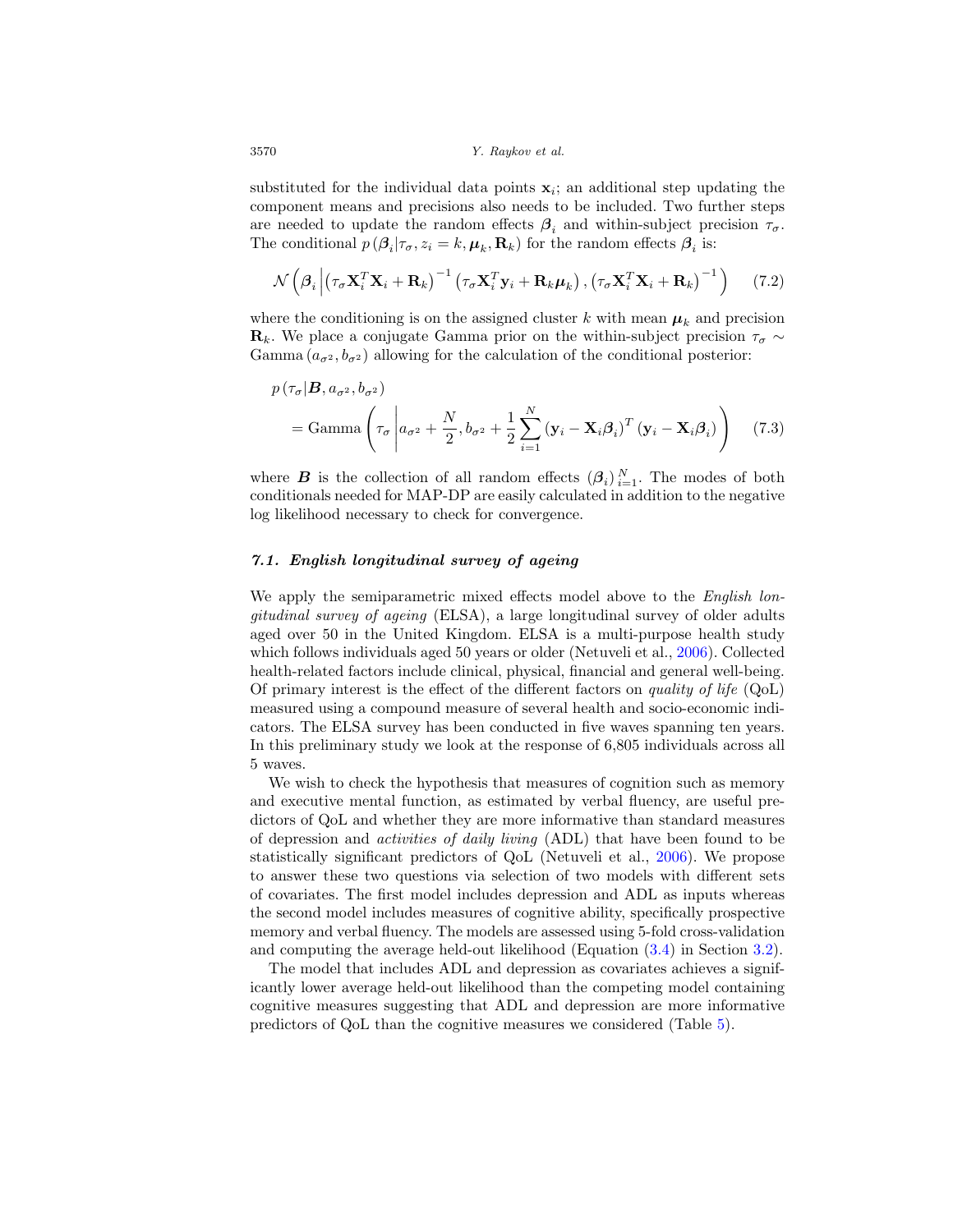|                    | ss-validation average held-out likelihood for two me |  |
|--------------------|------------------------------------------------------|--|
| Cognitive measures | Depression $+$ ADL                                   |  |
| 0.364              | 3.834                                                |  |

TABLE 5

<span id="page-23-1"></span>Cross-validation average held-out likelihood for two models.

The average elapsed time for fitting the models using MAP inference is 11.05 seconds and  $16.29$  seconds<sup>[3](#page-23-2)</sup>. For comparison we performed inference using a truncated DP random effects model with MCMC and 100,000 iterations to ensure convergence on less than half of the data (3,000 individuals) and the resulting time to convergence is in excess of five hours making inference on larger data sets impractical. On the other hand, the rapid inference obtained using MAP-DP enables a wide array of diagnostic and validation methods to be exploited, which suggests the approach can be scaled up to very large datasets.

# <span id="page-23-0"></span>**8. Discussion and future directions**

We have presented a simple algorithm for inference in DPMMs based on nondegenerate MAP, and demonstrated its efficiency and accuracy by comparison to the ubiquitous Gibbs sampler, variational DP, and the SVA algorithms. The attractiveness of SVA lies in the simplicity and scalability of the resulting algorithms but as we have shown, it entails significant structural departures from the DPMM as well as removing from the modeler's arsenal standard tools of model comparison and selection. We believe our approach is highly relevant to applications since, unlike SVA, it retains the preferential attachment (rich-getricher) property while needing two orders of magnitude fewer iterations than Gibbs. Unlike SVA, the out-of-sample likelihood may be computed allowing the use of standard model selection and model fit diagnostic procedures. Lastly, this non-degenerate MAP approach does not require the approximation inherent to the factorization assumptions of VB.

As with most MAP methods, MAP-DP can get trapped in local minima, however, standard heuristics such as multiple random restarts can be employed to mitigate this risk. This would increase the total computational cost of the algorithm somewhat but even with random restarts it would still be far more efficient than the Gibbs sampler.

Although not reported here due to space limitations, we point out that different implementations of the Gibbs sampler can lead to different MAP inference algorithms for DPMMs. For example, different MAP procedures can be derived from the different Gibbs samplers presented in (Neal, [2000b\)](#page-29-6). In general, we have found these alternative algorithms to be less robust in practice, as they do not integrate over the uncertainty in the cluster parameters. However, when such assumptions are justified, our MAP approach can be readily applied to different constructions of the DPMM, for example to allow for non-conjugate choice of priors (extending Algorithm 7 (Neal, [2000b\)](#page-29-6)).

<span id="page-23-2"></span><sup>3</sup>The reported runtimes for MAP-DP and MCMC were obtained on Matlab R2013a (8.1.0.604) 64-bit (glnxa64), i7-2600 CPU with 3.40GHz processor, ubuntu PC.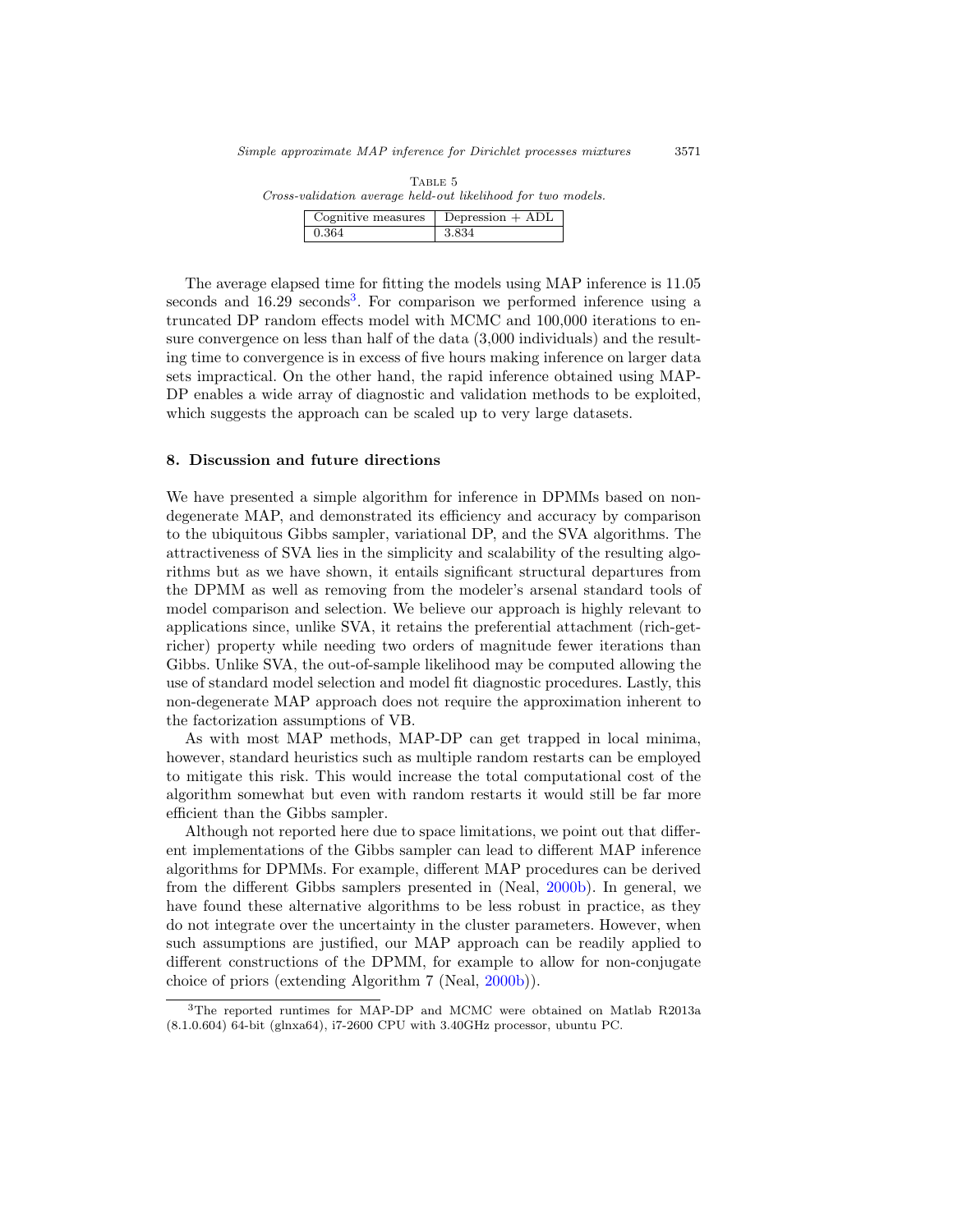The simplicity of MAP-DP allows us to easily extend the algorithm to more complex, composite models such as the iHMM as demonstrated in Section [6](#page-15-0) or semiparametric hierarchical mixed-effects models in Section [7.](#page-20-0) On sequential time series data, MAP-DP does as well as the hybrid SVA approach of Roychowdhury et al. [\(2013\)](#page-29-4) in terms of accuracy and computational load whilst avoiding many of its limitations. We have also contrasted the MAP and SVA approaches from a theoretical perspective and highlighted some of the inherent theoretical and practical limitations of the latter.

The generality and the simplicity of MAP-DP makes it reasonable to adapt to other Bayesian nonparametric mixture models, for example the Pitman-Yor process which generalizes the CRP (Pitman and Yor, [1997\)](#page-29-12). The MAP approach can also be applied to hierarchical BNP models such as the nested DP (Rodriguez et al., [2008\)](#page-29-13). Another useful direction, for large-scale datasets in particular, would be to extend our approach to perform inference that does not need to sweep through the entire dataset in each iteration, for increased efficiency (Welling and Teh, [2011](#page-30-6)).

## **Appendix A: Estimating the model hyperparameters**

In Bayesian models, we would ideally like to choose our hyperparameters  $(\theta_0, N_0)$ where  $\theta_0 = (\tau, \eta)$  using some additional information that we have for the data. This could be related to the way data is collected, the nature of the data itself, or expert knowledge about the problem at hand. For instance, when there is prior knowledge on the number of clusters, the concentration parameter  $N_0$ could be set using the fact that the prior expected number of clusters for a DP is  $N_0 \log N$ .

In cases where this is not feasible, we have considered the following alternatives:

- 1. Empirical Bayes. Set the hyperparameters to their corresponding maximum marginal likelihood values. The maximum marginal likelihood expression for  $\theta_0$  will be different for different data types and will not always be available in closed form.
- 2. Multiple restarts. Run MAP-DP with different starting values for each of the hyper parameters  $(\theta_0, N_0)$ , compute the negative log likelihood, and change one of the hyperparameters while holding the rest fixed. Then, restart MAP-DP with the prior parameter. Set that hyperparameter to the value resulting in the smallest negative log likelihood and proceed in the same way for the next hyperparameter of the model. Bayesian optimisation (BO) (Snoek et al., [2012](#page-29-14)) has also been proposed to fit model hyperparameters but requires the specification of a Gaussian process and associated priors for this that may be challenging in practice. We have therefore not utilised this approach and prefer the simpler greedy search. However in certain cases BO may be more efficient in terms of the number of MAP-DP iterations required.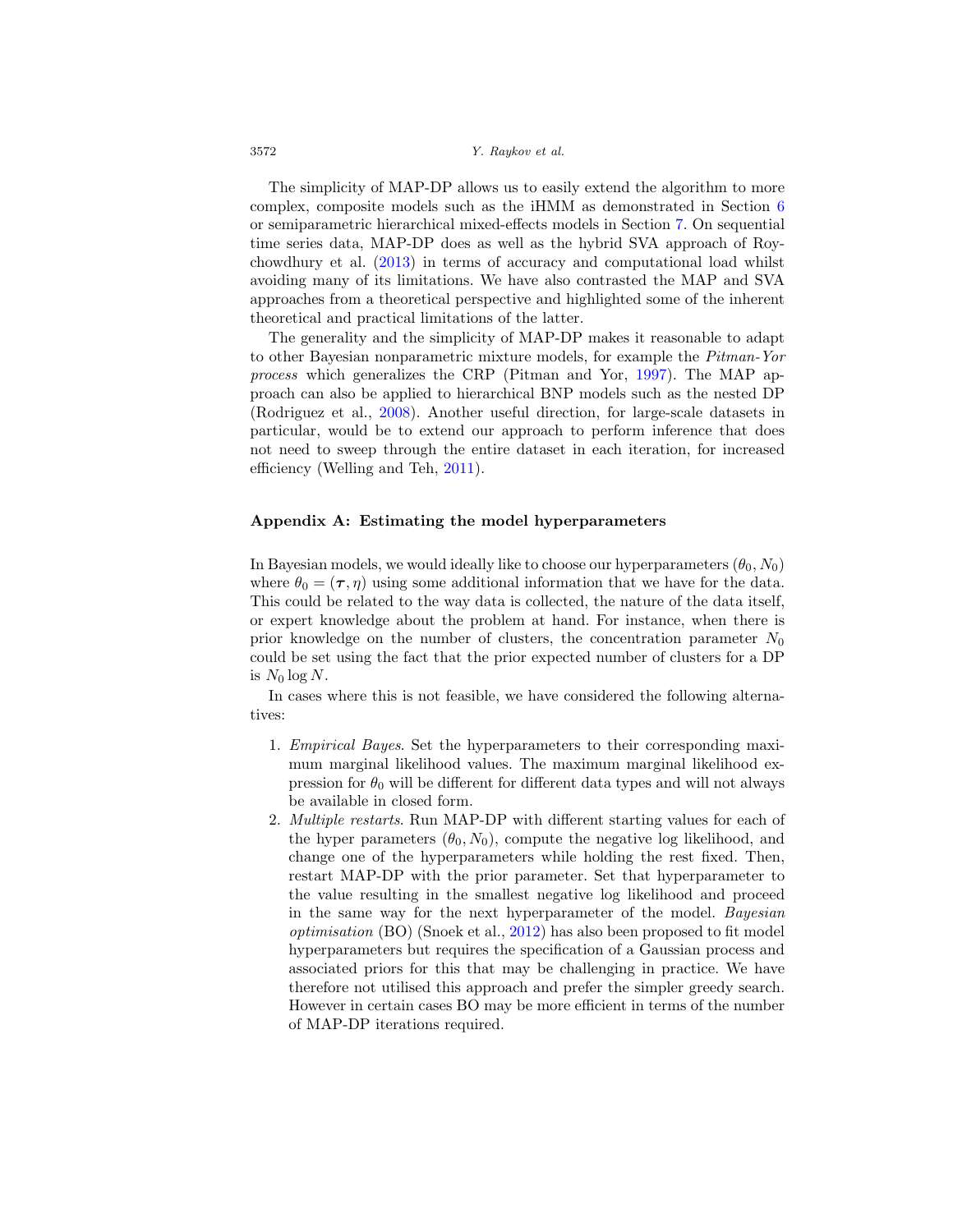3. MAP estimate. Place a prior on the hyperparameter and numerically compute the mode of that posterior. For instance, using a gamma prior on  $N_0$ ,  $p(N_0) = \text{Gamma}(a_{N_0}, b_{N_0}),$  the posterior is proportional to

$$
p(N_0|N, K) \propto \frac{\Gamma(N_0)}{\Gamma(N_0 + N)} N_0^{K + a_{N_0} - 1} \exp(-b_{N_0} N_0)
$$
 (A.1)

We can numerically minimize the negative log of this posterior using Newton's method. To ensure the solution is positive we compute the gradient with respect to  $\log N_0$ : as Rasmussen [\(1999](#page-29-15)) notes  $p(\log N_0|N,K)$  is logconcave and therefore has a unique maximum.

4. Cross-validation. By considering a finite set of values for  $(\theta_0, N_0)$ , choose the value corresponding to the maximum average out-of-sample likelihood across all cross-validation repetitions (see Section [3.2\)](#page-7-0). This approach is taken in Blei and Jordan [\(2004](#page-28-3)) to compare different inference methods.

We have found the second approach above to be the most effective where empirical Bayes can be used to obtain the values of the hyperparameters at the first run of MAP-DP. For small datasets we recommend using the cross-validation approach as it can be less prone to overfitting.

#### **Appendix B: Predictive distribution functions**

In MAP-DP, the computation requires the collapsed prior predictive distribution  $p(\mathbf{x}|\boldsymbol{\tau},\eta)$ , and also the collapsed posterior predictive distribution  $p(\mathbf{x}|\boldsymbol{\tau}_{k,-i},\eta_{k,-i})$ . These predictive distributions require the updated cluster posterior hyper parameters. These updates depend upon the distribution, and the data type, of each data point  $\mathbf{x}_i$ . When the distribution is from the *exponential* family, the prior distribution over the parameters can be chosen to be *conjugate*: the prior over the parameters of the data distribution and the posterior have the same form of distribution. This simplifies the hyper parameter updates, and, furthermore, the form of the prior and posterior predictive distributions is the same and is available in closed form. The table below lists some possible data types and distributions, their conjugate prior/posterior distribution, the names given to the hyper parameters and the corresponding name of the predictive distributions.

| Distribution of<br>data $\mathbf{x}_i$        | Data type                     | Conjugate<br>prior/posterior | Parameters                   | Predictive<br>distribution |
|-----------------------------------------------|-------------------------------|------------------------------|------------------------------|----------------------------|
| Spherical normal<br>(known variance)          | $\mathbf{x} \in \mathbb{R}^D$ | Spherical normal             | $\mu, \sigma^2$              | Spherical normal           |
| Multivariate<br>normal (known)<br>covariance) | $\mathbf{x} \in \mathbb{R}^D$ | Multivariate normal          | $(\mu, \Sigma)$              | Multivariate<br>normal     |
| Multivariate<br>normal                        | $\mathbf{x} \in \mathbb{R}^D$ | Normal-Wishart<br>(NW)       | (m, c, B, a)                 | Multivariate<br>Student-T  |
| Exponential                                   | $x \in \mathbb{R}, x \geq 0$  | Gamma                        | $(\alpha, \beta)$            | Lomax                      |
| Categorical                                   | $x \in \{1, 2, \dots D\}$     | Dirichlet                    | $(\alpha_1,\ldots,\alpha_D)$ | Dirichlet.<br>multinomial  |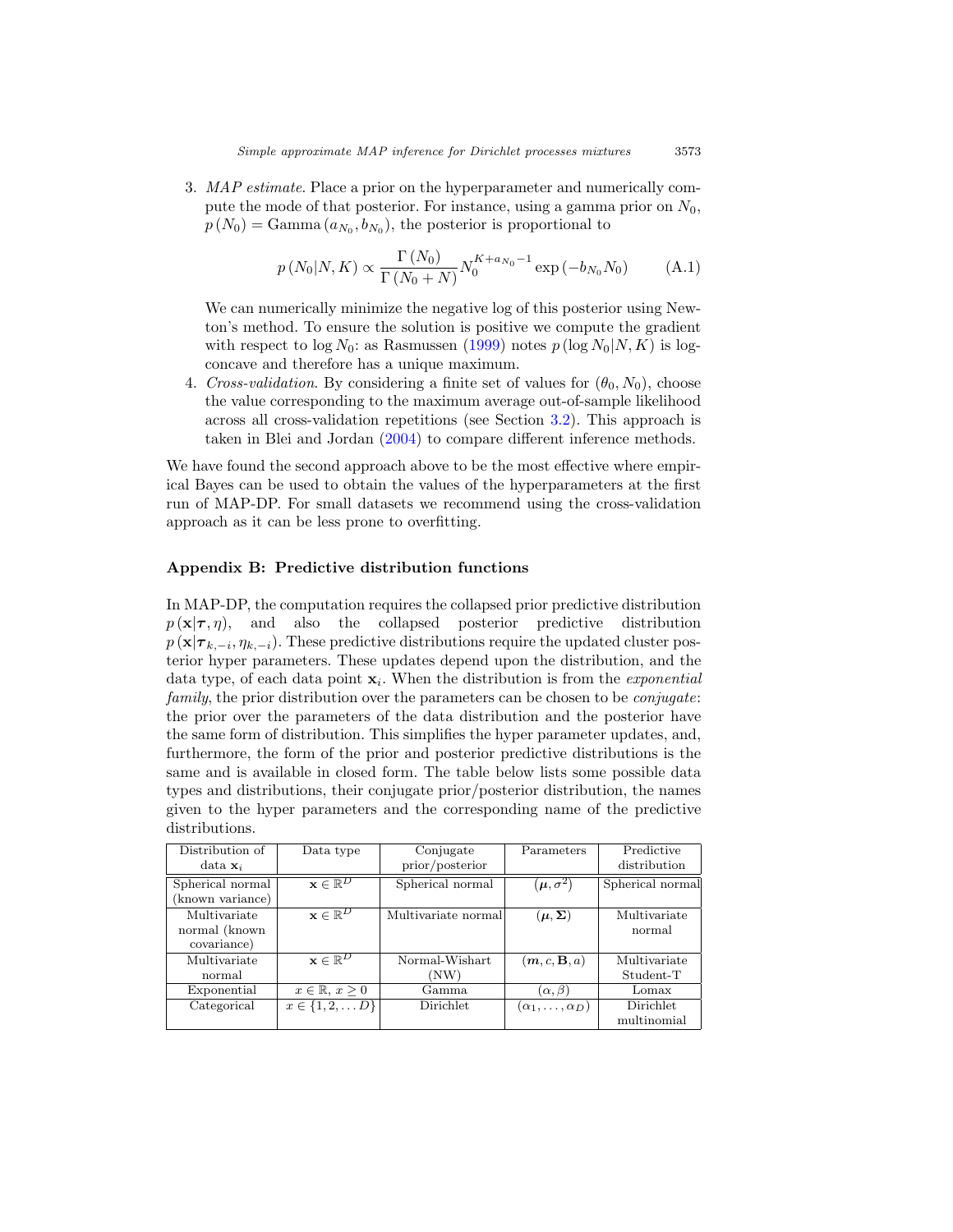3574 Y. Raykov et al.

| Distribution of     | Data type                    | Conjugate       | Parameters        | Predictive    |
|---------------------|------------------------------|-----------------|-------------------|---------------|
| $data \mathbf{x}_i$ |                              | prior/posterior |                   | distribution  |
| <b>Binomial</b>     | $x \in \{0, 1, \ldots n\}$   | Beta            | $\alpha, \beta$   | Beta-binomial |
| Poisson             | $x \in \mathbb{Z}, x \geq 0$ | Gamma           | $(\alpha, \beta)$ | Negative-     |
|                     |                              |                 |                   | binomial      |
| Geometric           | $x \in \mathbb{Z}, x \geq 0$ | Beta.           | $(\alpha, \beta)$ | Ratio of beta |
|                     |                              |                 |                   | functions     |

In the examples presented in this paper the data likelihood is multivariate Gaussian and we describe this case in more detail. Specifically when each data point  $\mathbf{x} \in \mathbb{R}^D$  is assumed to be multivariate Gaussian with unknown mean vector and precision matrix, the conjugate prior distribution of the Gaussian parameters is NW, with hyperparameters  $\theta_0 = (m_0, c_0, B_0, a_0)$ . Then, the posterior distribution for each cluster is also NW, with hyperparameters  $\theta_k^{-i} = \left(m_k^{-i}, c_k^{-i}, \mathbf{B}_k^{-i}, a_k^{-i}\right)$ . These are updated for each cluster according to:

$$
m_k^{-i} = \frac{c_0 m_0 + N_{k,-i} \bar{\mathbf{x}}_{k,-i}}{c_0 + N_{k,-i}}
$$
  
\n
$$
c_k^{-i} = c_0 + N_{k,-i}
$$
  
\n
$$
\mathbf{B}_k^{-i} = \left(\mathbf{B}_0^{-1} + \mathbf{S}_{k,-i} + \frac{c_0 N_{k,-i}}{c_0 + N_{k,-i}} (\bar{\mathbf{x}}_{k,-i} - \mathbf{m}_0) (\bar{\mathbf{x}}_{k,-i} - \mathbf{m}_0)^T\right)^{-1}
$$
 (B.1)  
\n
$$
a_k^{-i} = a_0 + N_{k,-i}
$$

where:

$$
\begin{aligned}\n\bar{\mathbf{x}}_{k,-i} &= \frac{1}{N_{k,-i}} \sum_{j:z_j=k,j\neq i} \mathbf{x}_j \\
\mathbf{S}_{k,-i} &= \sum_{j:z_j=k,j\neq i} (\mathbf{x}_j - \bar{\mathbf{x}}_{k,-i}) (\mathbf{x}_j - \bar{\mathbf{x}}_{k,-i})^T\n\end{aligned} \tag{B.2}
$$

The predictive distributions  $p(\mathbf{x}|\tau, \eta)$  and  $p(\mathbf{x}|\tau_{k,-i}, \eta_{k,-i})$  are D-dimensional multivariate Student-T distributions, whose negative log, written in terms of the parameters  $(\mu, \Lambda, \nu)$  is:

$$
-\log f(\mathbf{x}|.) = \frac{\nu+D}{2}\log\left[1+\nu^{-1}(\mathbf{x}-\boldsymbol{\mu})^T\mathbf{\Lambda}(\mathbf{x}-\boldsymbol{\mu})\right] -\frac{1}{2}\log|\mathbf{\Lambda}| + \log\Gamma\left(\frac{\nu}{2}\right) + \frac{D}{2}\log(v\pi) - \log\Gamma\left(\frac{\nu+D}{2}\right)
$$

where the Student-T parameters  $(\mu, \Lambda, \nu)$  are given in terms of the NW parameters  $\mu = m$ ,  $\nu = a - D + 1$  and  $\Lambda = \frac{c\nu}{c+1}B$ . We note that fast incremental updates of all these parameters are possible when including and then removing a single data point from a cluster, see Raykov et al. [\(2014](#page-29-16)) for details.

#### **Appendix C: Bregman divergences**

The conditional probabilities for the DPMM can be expressed using the general distortion measure known as *Bregman divergence* (Banerjee et al., [2005\)](#page-27-1). The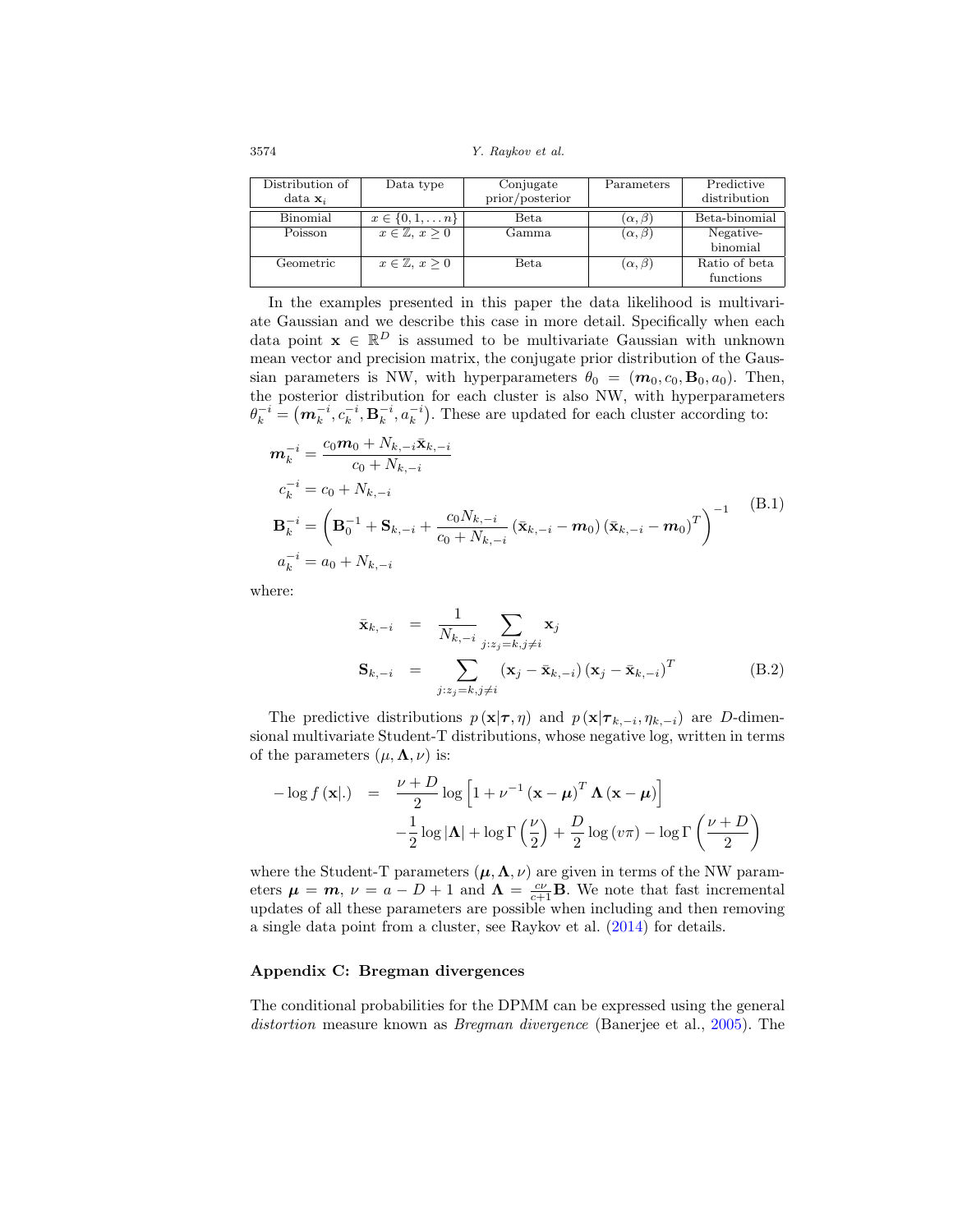Bregman divergence between any two vectors **x** and  $\theta$  is defined as  $D_{\phi}(\mathbf{x}, \theta) =$  $\phi(\mathbf{x}) - \phi(\theta) - \langle \mathbf{x} - \theta, \nabla \phi(\theta) \rangle$  for the function  $\phi : S \to \mathbb{R}$  being differentiable and strictly convex on a closed convex set  $S \subseteq R^D$ . Bregman divergences can be efficiently used to provide a compact parameterization of exponential family distributions with their expectation parameter. This generalizes the result that a group of points are summarized by their mean in Euclidean space to all spaces that can be described with Bregman divergence as a distortion measure.

#### **Appendix D: DP-means** *λ* **parameter binary search**

In our experiments with the DP-means algorithm, it is necessary to have an automatic way of obtaining the parameter  $\lambda$  for synthetic experiments where we wish to obtain a specific number of clusters  $K_{\text{target}}$ . We use a binary search approach where  $\lambda$  is set in a sequence of binary search steps:

- 1. Initialisation: Set  $\lambda$  to the mid-point of the range  $[L_1 = 0, U_1 = M^2]$ where  $L_1, U_1$  are respectively the lower and upper bounds of the range for the first iteration.  $M^2$  is the maximal squared Euclidean distance and is set to  $M^2 = \sum_{d=1}^{D} (\max(\boldsymbol{x}_d) - \min(\boldsymbol{x}_d))^2$  where  $\max(\boldsymbol{x}_d)$ ,  $\min(\boldsymbol{x}_d)$ are respectively the upper and lower bounds of the data for dimension d. (The use of the maximal Euclidean distance originates in the DP-means algorithm step which creates a new cluster when  $d_{i,k} > \lambda$  where  $d_{i,k}$  is the squared Euclidean distance of data point  $i$  to the mean of cluster  $k$ .)
- 2. For iteration  $i = 1, 2, \ldots$ 
	- (a) Run the DP-means algorithm with  $\lambda = \frac{1}{2}(U_i + L_i)$  which returns  $K_{\text{obtained}}$ ,
	- (b) If  $K_{\text{obtained}} > K_{\text{target}}$  then there are too many clusters so we will increase  $\lambda$ . We update the lower bound  $L_{i+1} = \lambda$  and leave the upper bound unchanged  $U_{i+1} = U_i$ ,
	- (c) If  $K_{\text{obtained}} < K_{\text{target}}$  there are too few clusters so we need to decrease λ. We update the upper bound  $U_{i+1} = \lambda$  and leave the lower bound unchanged  $L_{i+1} = L_i$ ,
	- (d) Stop when  $K_{\text{obtained}} = K_{\text{target}}$ .

#### **References**

- <span id="page-27-2"></span>Charles E. Antoniak. Mixtures of Dirichlet processes with applications to Bayesian nonparametric problems. The Annals of Statistics, pages 1152–1174, 1974. [MR0365969](http://www.ams.org/mathscinet-getitem?mr=0365969)
- <span id="page-27-1"></span>Arindam Banerjee, Srujana Merugu, Inderjit S. Dhillon, and Joy-DEEP GHOSH. Clustering with bregman divergences. Journal of Machine Learning Research, 6:1705–1749, December 2005. ISSN 1532-4435. [MR2249870](http://www.ams.org/mathscinet-getitem?mr=2249870)
- <span id="page-27-0"></span>ALBERT-LÁSZLÓ BARABÁSI and RÉKA ALBERT. Emergence of scaling in random networks. Science, 286(5439):509–512, 1999. [MR2091634](http://www.ams.org/mathscinet-getitem?mr=2091634)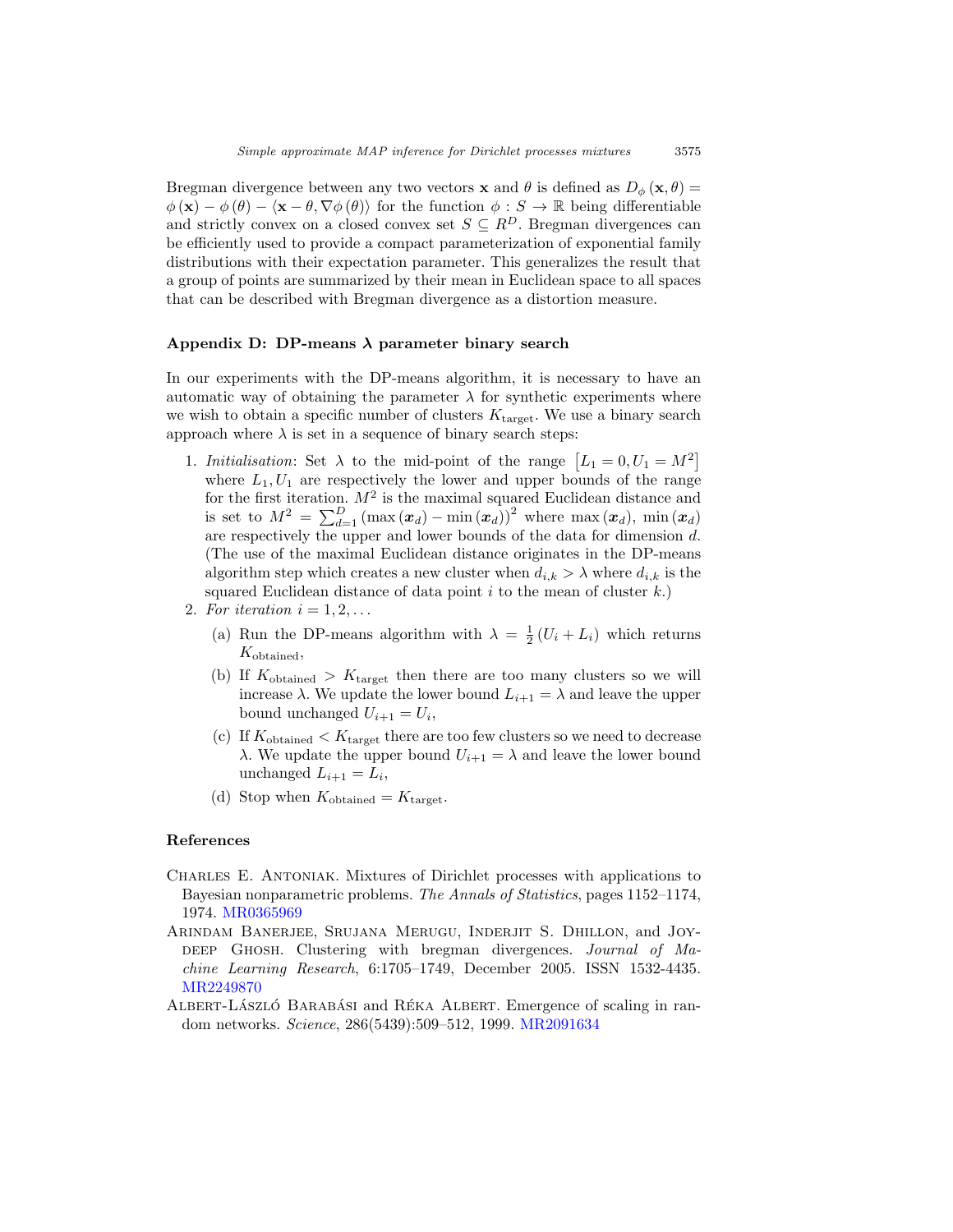- <span id="page-28-1"></span>Matthew J. Beal, Zoubin Ghahramani, and Carl E. Rasmussen. The infinite hidden Markov model. In Machine Learning, pages 29–245. MIT Press, 2002.
- <span id="page-28-13"></span>CHRISTOPHER BISHOP. Pattern Recognition and Machine Learning (Information Science and Statistics). Springer-Verlag New York, Inc., 2006. ISBN 0387310738. [MR2247587](http://www.ams.org/mathscinet-getitem?mr=2247587)
- <span id="page-28-12"></span>DAVID BLACKWELL. Conditional expectation and unbiased sequential estimation. The Annals of Mathematical Statistics, 18(1):105–110, 03 1947. URL <http://dx.doi.org/10.1214/aoms/1177730497>. [MR0019903](http://www.ams.org/mathscinet-getitem?mr=0019903)
- <span id="page-28-14"></span>Catherine Blake and Christopher J. Merz. {UCI} repository of machine learning databases. 1998.
- <span id="page-28-3"></span>DAVID BLEI and MICHAEL I. JORDAN. Variational methods for the Dirichlet process. In Proceedings of the 21st International Conference on Machine Learning (ICML), page 12, 2004.
- <span id="page-28-0"></span>OLIVIER BOUSQUET and LÉON BOTTOU. The tradeoffs of large scale learning. In Advances in Neural Information Processing Systems, pages 161–168, 2008.
- <span id="page-28-4"></span>Tamara Broderick, Nicholas Boyd, Andre Wibisono, Ashia C. Wilson, and MICHAEL I. JORDAN. Streaming variational Bayes. In Advances in Neural Information Processing Systems, pages 1727–1735, 2013a.
- <span id="page-28-10"></span>Tamara Broderick, Brian Kulis, and Michael I. Jordan. Mad-bayes: Map-based asymptotic derivations from bayes. In  $ICML$  (3), pages 226–234, 2013b.
- <span id="page-28-5"></span>WANG CHONG, JOHN W. PAISLEY, and DAVID M. BLEI. Online variational inference for the hierarchical Dirichlet process. In International Conference on Artificial Intelligence and Statistics, pages 752–760, 2011.
- <span id="page-28-9"></span>DAVID B. DAHL. Modal clustering in a class of product partition models. Bayesian Analysis, 4(2):243–264, 2009. [MR2507363](http://www.ams.org/mathscinet-getitem?mr=2507363)
- <span id="page-28-8"></span>HAL DAUMÉ. Fast search for Dirichlet process mixture models. In International Conference on Artificial Intelligence and Statistics, 2007.
- <span id="page-28-15"></span>DAVID DUNSON. Nonparametric Bayes applications to biostatistics. In Bayesian Nonparametrics: Principles and Practice. Cambridge University Press, 2010. [MR2730665](http://www.ams.org/mathscinet-getitem?mr=2730665)
- <span id="page-28-2"></span>Thomas Ferguson. A Bayesian analysis of some nonparametric problems. Annals of Statistics, 1(2):209–230, 03 1973. URL [http://dx.doi.org/10.](http://dx.doi.org/10.1214/aos/1176342360) [1214/aos/1176342360](http://dx.doi.org/10.1214/aos/1176342360). [MR0350949](http://www.ams.org/mathscinet-getitem?mr=0350949)
- <span id="page-28-6"></span>MICHAEL C. HUGHES and ERIK B. SUDDERTH. Memoized online variational inference for Dirichlet process mixture models. In Advances in Neural Information Processing Systems, pages 1133–1141, 2013.
- <span id="page-28-7"></span>MICHAEL C. HUGHES, DAE IL KIM, and ERIK B. SUDDERTH. Reliable and scalable variational inference for the hierarchical Dirichlet process. In International Conference on Artificial Intelligence and Statistics, pages 370–378, 2015.
- <span id="page-28-11"></span>Ke Jiang, Brian Kulis, and Michael I. Jordan. Small-variance asymptotics for exponential family Dirichlet process mixture models. In Advances in Neural Information Processing Systems, pages 3158–3166, 2012.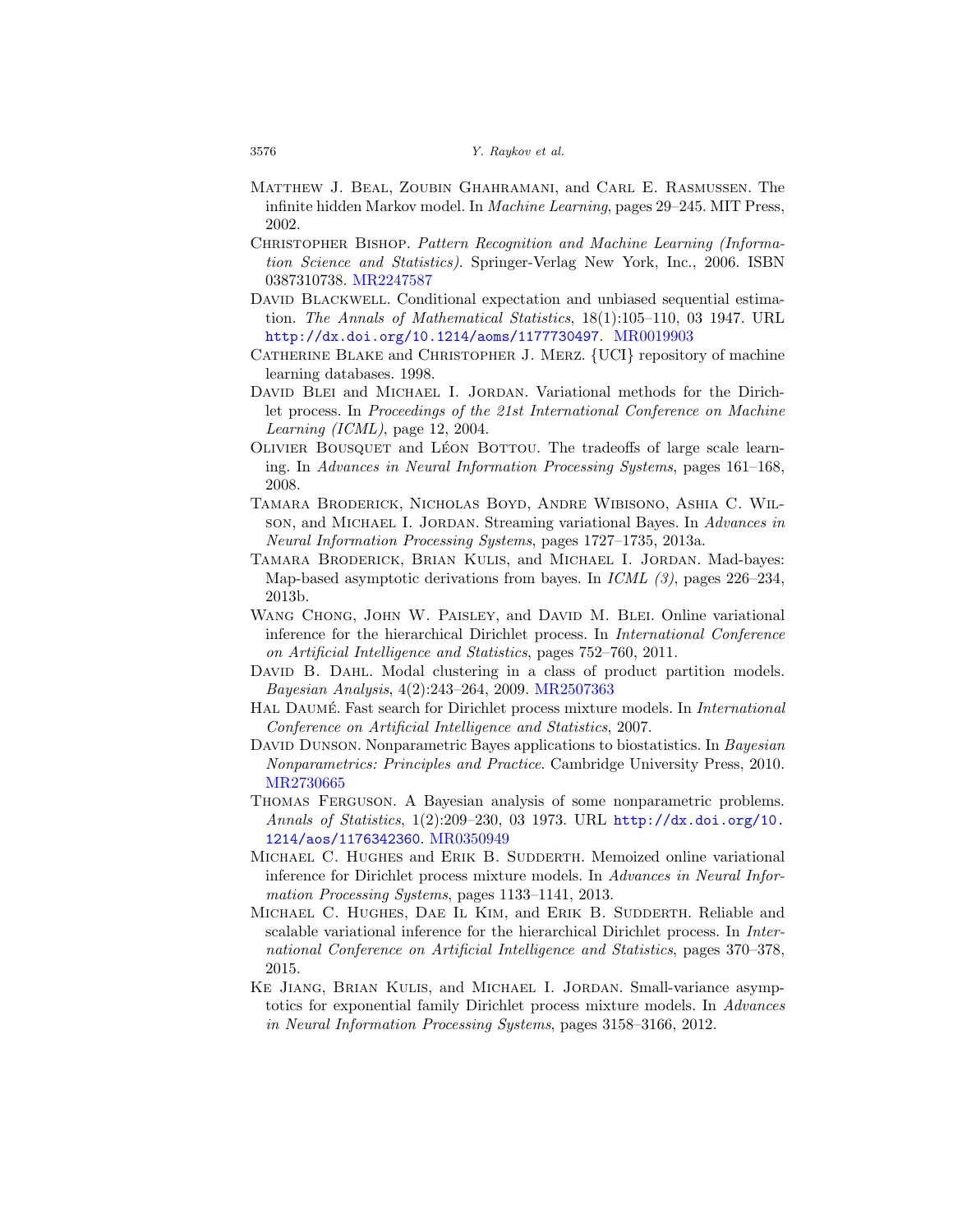- <span id="page-29-5"></span>JOSEF KITTLER and JANOS FÖGLEIN. Contextual classification of multispectral pixel data. Image and Vision Computing, 2(1):13–29, 1984.
- <span id="page-29-10"></span>Ken Kleinman and Joseph Ibrahim. A semiparametric Bayesian approach to the random effects model. Biometrics, 54(3):921–938, 1998.
- <span id="page-29-3"></span>Brian Kulis and Michael I. Jordan. Revisiting K-means: New algorithms via Bayesian nonparametrics. In Proceedings of the 29th International Conference on Machine Learning (ICML), pages 513–520, 2012.
- <span id="page-29-8"></span>JEFFREY W. MILLER and MATTHEW T. HARRISON. A simple example of Dirichlet process mixture inconsistency for the number of components. In Advances in Neural Information Processing Systems, pages 199–206, 2013.
- <span id="page-29-1"></span>Radford Neal. Markov chain sampling methods for Dirichlet process mixture models. Journal of Computational and Graphical Statistics, 9:249–265, 2000a. [MR1823804](http://www.ams.org/mathscinet-getitem?mr=1823804)
- <span id="page-29-6"></span>Radford Neal. Markov chain sampling methods for Dirichlet process mixture models. Journal of Computational and Graphical Statistics, 9(2):249–265, 2000b. [MR1823804](http://www.ams.org/mathscinet-getitem?mr=1823804)
- <span id="page-29-11"></span>Gopalakrishnan Netuveli, Richard Wiggins, Zoe Hildon, Scott MONTGOMERY, and DAVID BLANE. Quality of life at older ages: Evidence from the english longitudinal study of aging (wave 1). Journal of Epidemiology and Community Health, 60(4):357–363, 2006.
- <span id="page-29-7"></span>JIM PITMAN. Exchangeable and partially exchangeable random partitions. Probability Theory and Related Fields, 102(2):145–158, 1995. [MR1337249](http://www.ams.org/mathscinet-getitem?mr=1337249)
- <span id="page-29-12"></span>Jim Pitman and Marc Yor. The two-parameter Poisson-Dirichlet distribution derived from a stable subordinator. The Annals of Probability, 25(2):855–900, 1997. URL <http://dx.doi.org/10.1214/aop/1024404422>. [MR1434129](http://www.ams.org/mathscinet-getitem?mr=1434129)
- <span id="page-29-9"></span>Adrian Raftery and Steven Lewis. How many iterations in the Gibbs sampler? Bayesian Statistics, 4(2):763–773, 1992.
- <span id="page-29-15"></span>Carl Rasmussen. The infinite Gaussian mixture model. In Advances in Neural Information Processing Systems, pages 554–560, 1999.
- <span id="page-29-16"></span>YORDAN RAYKOV, ALEXIS BOUKOUVALAS, and MAX A. LITTLE. Simple approximate MAP inference for Dirichlet processes. arXiv:1411.0939, 2014.
- <span id="page-29-13"></span>Abel Rodriguez, David Dunson, and Alan Gelfand. The nested Dirichlet process. Journal of the American Statistical Association, 103(483), 2008. [MR2528831](http://www.ams.org/mathscinet-getitem?mr=2528831)
- <span id="page-29-4"></span>ANIRBAN ROYCHOWDHURY, KE JIANG, and BRIAN KULIS. Small-variance asymptotics for hidden Markov models. In Advances in Neural Information Processing Systems, pages 2103–2111, 2013.
- <span id="page-29-14"></span>Jasper Snoek, Hugo Larochelle, and Ryan P. Adams. Practical Bayesian optimization of machine learning algorithms. In Advances in Neural Information Processing Systems, pages 2951–2959, 2012.
- <span id="page-29-2"></span>Y. W. Teh, K. Kurihara, and M. Welling. Collapsed variational inference for the HDP. In Advances in Neural Information Processing Systems, pages 1481–1488, 2008.
- <span id="page-29-0"></span>Yee Teh, Michael I. Jordan, Matthew Beal, and David Blei. Hierarchical Dirichlet processes. Journal of the American Statistical Association, 101(476), 2006. [MR2279480](http://www.ams.org/mathscinet-getitem?mr=2279480)